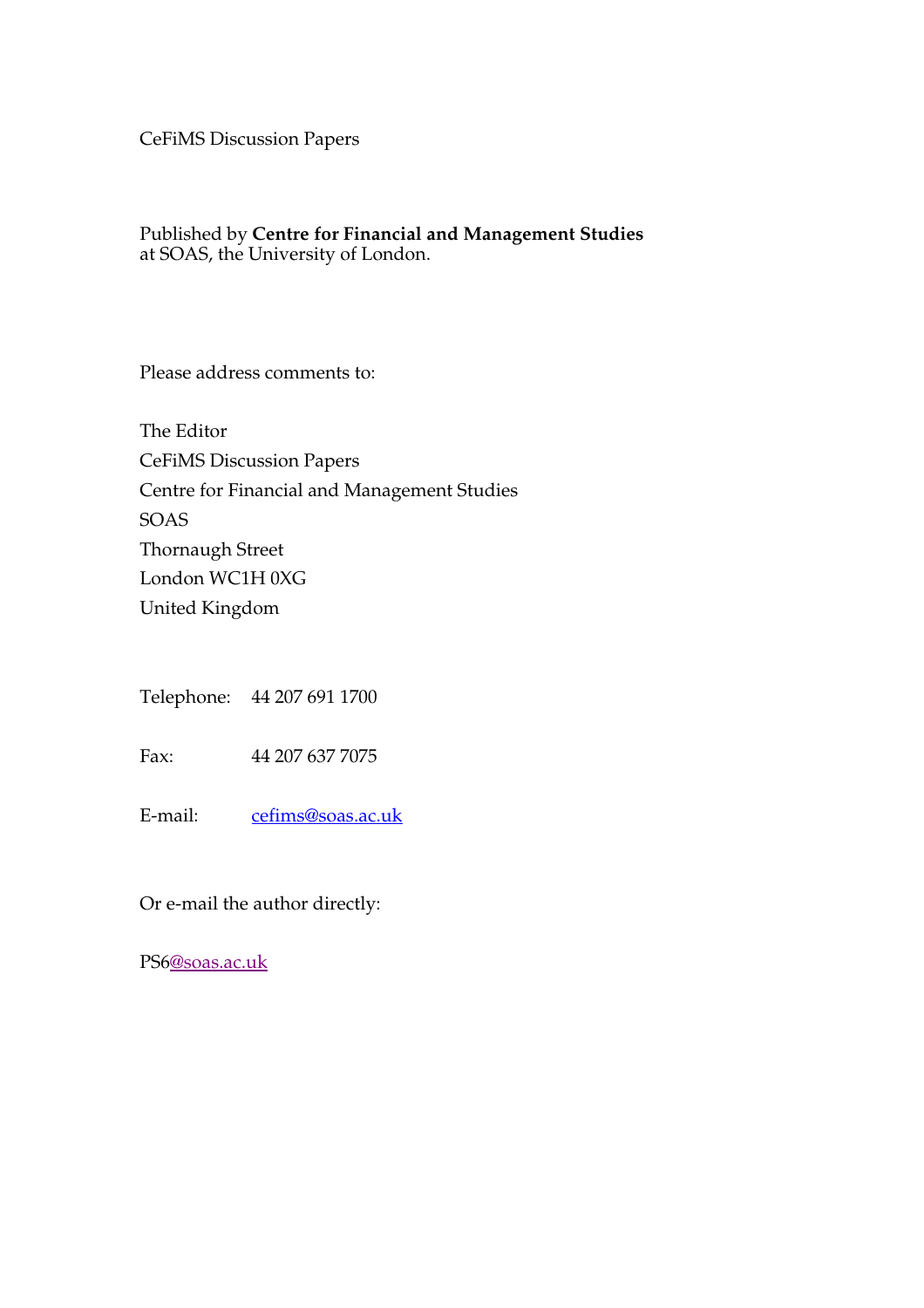# **Capital Structure in South Korea: A Quantile Regression Approach**

By

| Bassam Fattouh | Pasquale Scaramozzino* | Laurence Harris |
|----------------|------------------------|-----------------|
| CeFiMS, SOAS   | CeFiMS, SOAS           | CeFiMS, SOAS    |

#### **Abstract**

This paper analyzes capital structure in South Korea from 1991 until 1999. The paper makes use of quantile regression methods to explore the changing distribution of debt-capital ratios across firms and over time. We find clear evidence of heterogeneity in the capital structure of firms. There is also strong evidence of heterogeneity in the determinants of capital structure choice. The size of the firm and its rate of growth have a positive impact on debt at low values of the debt ratios, but a negative impact at high values of the ratios. By contrast, the proportion of net fixed assets has a negligible impact at low values of the debt ratios, but a significantly positive impact at medium or high values of the ratios. The observed non-linearities in the determinants of capital structure are consistent with an agency cost theory of capital structure, and with both a non-negativity constraint and an upper bound on debt.

### **August 2001**

**Key words:** Capital structure, Quantile regression method, South Korea.

**JEL Classification:** G32, O53.

 $\overline{a}$ 

<sup>♣</sup> Corresponding Author: Centre for Financial and Management Studies, SOAS, University of London, Thornhaugh Street, London WC1H 0XG. Tel: (0044)-20-76911613. Fax: 0044-20-76357075. Email: ps6@soas.ac.uk. Acknowledgments. We are very grateful to Philip Arestis, Luca Deidda, Giancarlo Marini, Costas Meghir, Giovanni Piersanti, Stefano Usai, and participants to the CRENoS/CeFiMS conference in Alghero for very useful suggestions. The usual disclaimer applies.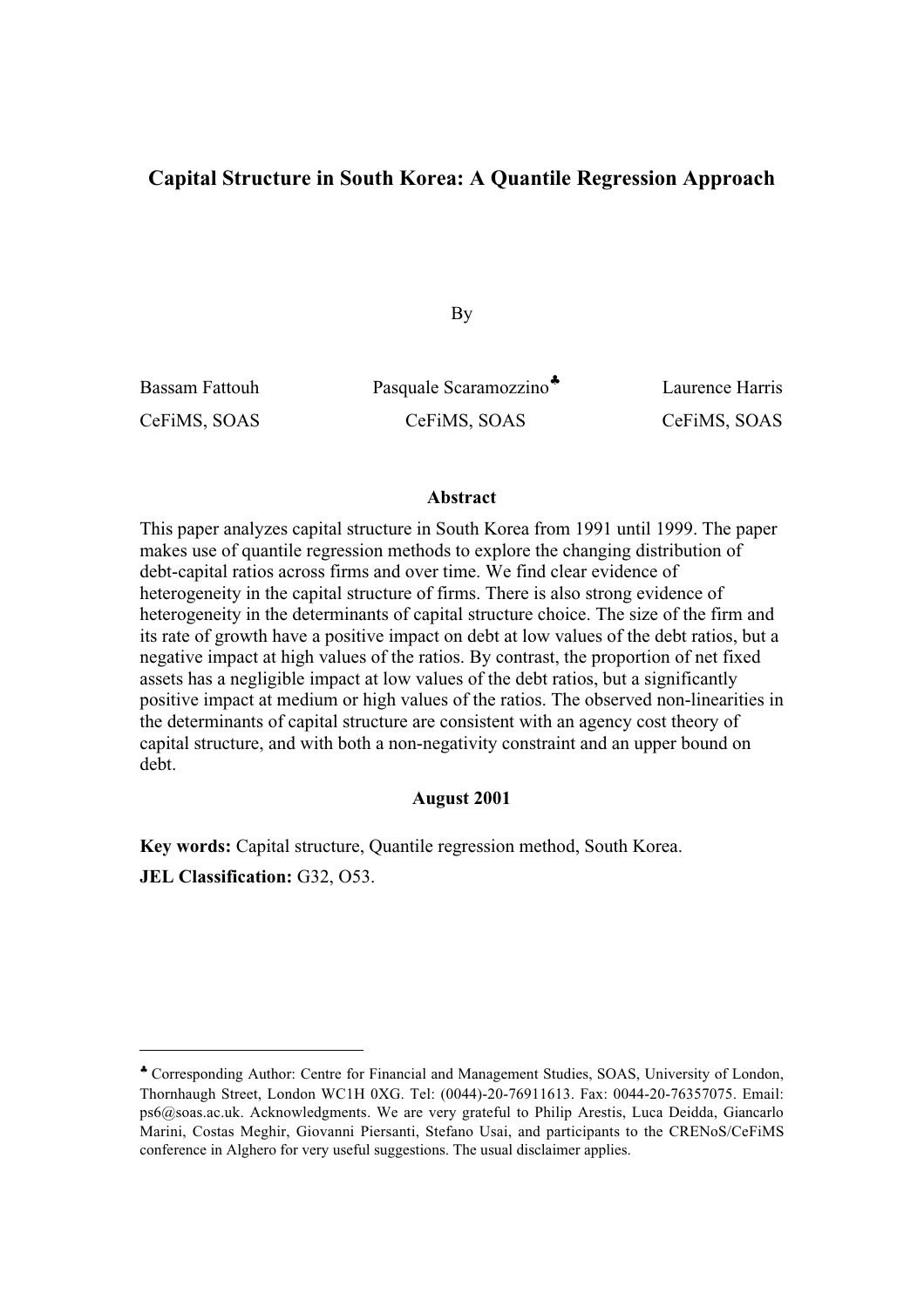## **1. Introduction**

The central question of corporate finance, 'what determines firms' choice of capital structure?', has, since the crises of 1997, acquired new significance in the context of developing economies. The debt ratios of South Korean firms in particular have been a focus for attention since the high leverage ratios of Korean firms is believed to have had a role in the evolution of that country's crisis.

Studies of firms' capital structure in the context of asymmetric information and market imperfections have a theoretical rationale for treating firms' choice of debtequity ratio as determined by agency costs (Harris and Raviv, 1991). Proxies for those arguments have been found to have a significant relationship with capital structure in US data (Titman and Wessels, 1988) and similar proxies have been significant in explaining the differences in firms' capital structure among the advanced industrialized countries (Rajan and Zingales, 1995). Recently empirical studies similar to those of US firms have been concerned with the capital structure of firms in developing countries, mainly Latin American and South East Asian companies (Booth et al, 2001).

Studies attempting to explain the capital structure of firms in developing countries have special value to the extent that the 1997 East Asian crisis and subsequent sharp declines in the region's investment and growth were due to the high debt ratio of East Asian firms at the start of the crisis (Kim and Stone, 1999; Harvey and Roper, 1999). While some identify high leverage as the principal factor, others locate the underlying cause of the crisis in deteriorating fundamentals with high leverage ratios having the important effect of linking fundamentals to the financial markets in a negative feedback (Harris, 2000). Although high leverage characterised all the East Asian crisis economies, in South Korea the effect of leverage was in some ways distinct, at least in that firms' leverage was reflected in equity valuation (Pomerleano and Zhang, 1999). Nevertheless Korean firms' high leverage has been identified as the main factor responsible for the Korean crisis and its depth (Lee, et al 1999; Classens et al, 1998). High and increasing debt ratios that accompanied Korean firms' growth in the 1980s and 1990s, particularly reliance on foreign debt, caused them to be highly vulnerable to deteriorating fundamentals and financial market shocks such as those of 1997. Their high leverage also prevented Korean firms from adjusting rapidly to the recession and credit crunch that followed the crisis, thereby intensifying its severity and slowing the pace of recovery. Consequently, reducing the reliance of firms on debt has become a central element of Korea's restructuring programme in the postcrisis period and studies of how Korean non-financial firms choose their capital structure have significance for that (Lee et al, 1999; Hahm et al, 1998).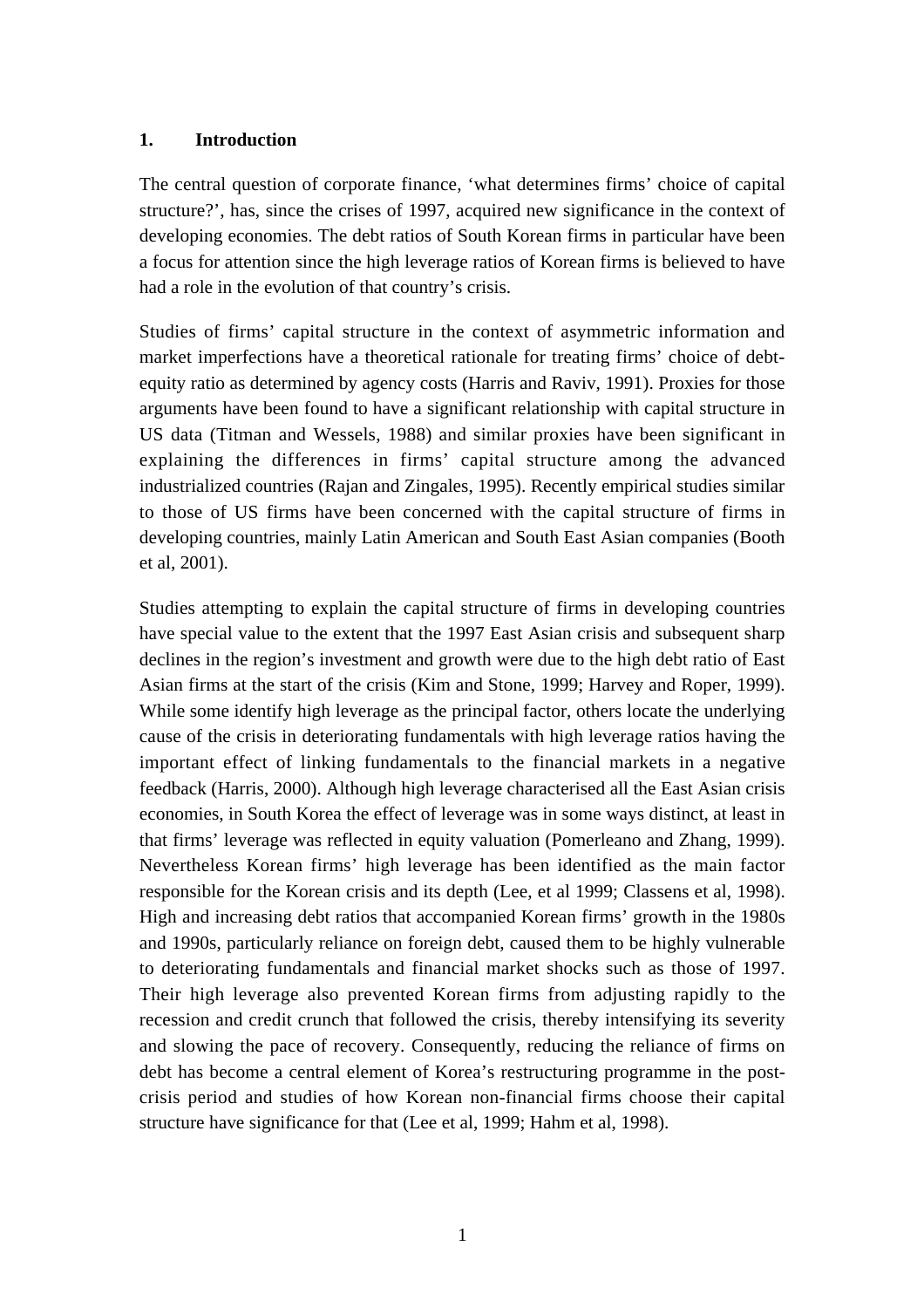Interestingly, empirical studies indicate that the determinants of capital structure suggested by conventional capital structure models and well established in US studies — a firm's size, profitability, asset tangibility and growth prospects — also explain the debt structure of Korean firms (Lee et al, 1999; Booth et al, 2000). Lee at al (1999) find that, additionally, Korean institutional features have an effect. Controlling for the other determinants, the capital structures of chaebol and non-chaebol firms differ significantly which may be explained by institutional factors, namely the heavy involvement of government in the pricing and allocation of credit, lack of appropriate risk control and credit assessment techniques, and the close relationship between chaebols and financial institutions.

This paper has two main related objectives. The first is to provide a detailed analysis of the evolution of capital structure of Korean firms prior to the 1997 crisis. We use quantile analysis to explore the changing distribution of debt ratios across firms and over time. This analysis provides new insights into the causes of the Korean crisis. Many studies of the origins of the Korean crisis argue that the Korean corporate sector suffered from very low profitability and experienced sharp rises in their debt-equity ratio during the period 1991-1997 (Pomerleano, 1998; Classens et al, 1998). This increased the fragility of the corporate sector and made the economy highly vulnerable to speculative attacks and to a reversal of foreign capital flows. These studies have drawn their conclusions from the mean values of profitability and leverage. The quantile analysis, however, reveals a clear evidence of heterogeneity in the capital structure of firms, the implications of which are obscured by inferences from variables' means. We show that contrary to existing evidence, most Korean firms achieved positive and relatively high profit margins and indeed were able to maintain stable profit margins prior to and during the crisis. Furthermore, although the mean leverage of Korean firms increased during the 1991-1998 period, this rise was caused by the steep increases in leverage in the very upper parts of the distribution. This analysis has important policy implications. It shows that the weaknesses in the Korean corporate sector prior to the crisis were not wide-ranging. However, the heightened fragility of a small number of firms was enough to convey bad signals to foreign investors and induce a swing to pessimism about the economy that precipitated a generalized crisis.

The second objective of the paper is to analyse the determinants of the capital structure choice of Korean firms using conditional quantile regression methods. This approach, which is more information rich than least squares, takes into account the heterogeneity in the capital structure of firms, the large variation in the leverage ratios across Korean firms. Since the change in the mean of the leverage of Korean firms is determined by a few observations in the upper parts of the distribution, classical empirical methods based on the estimation of the conditional mean are inaccurate in explaining the capital structure of Korean firms. Due to heterogeneity, the leverage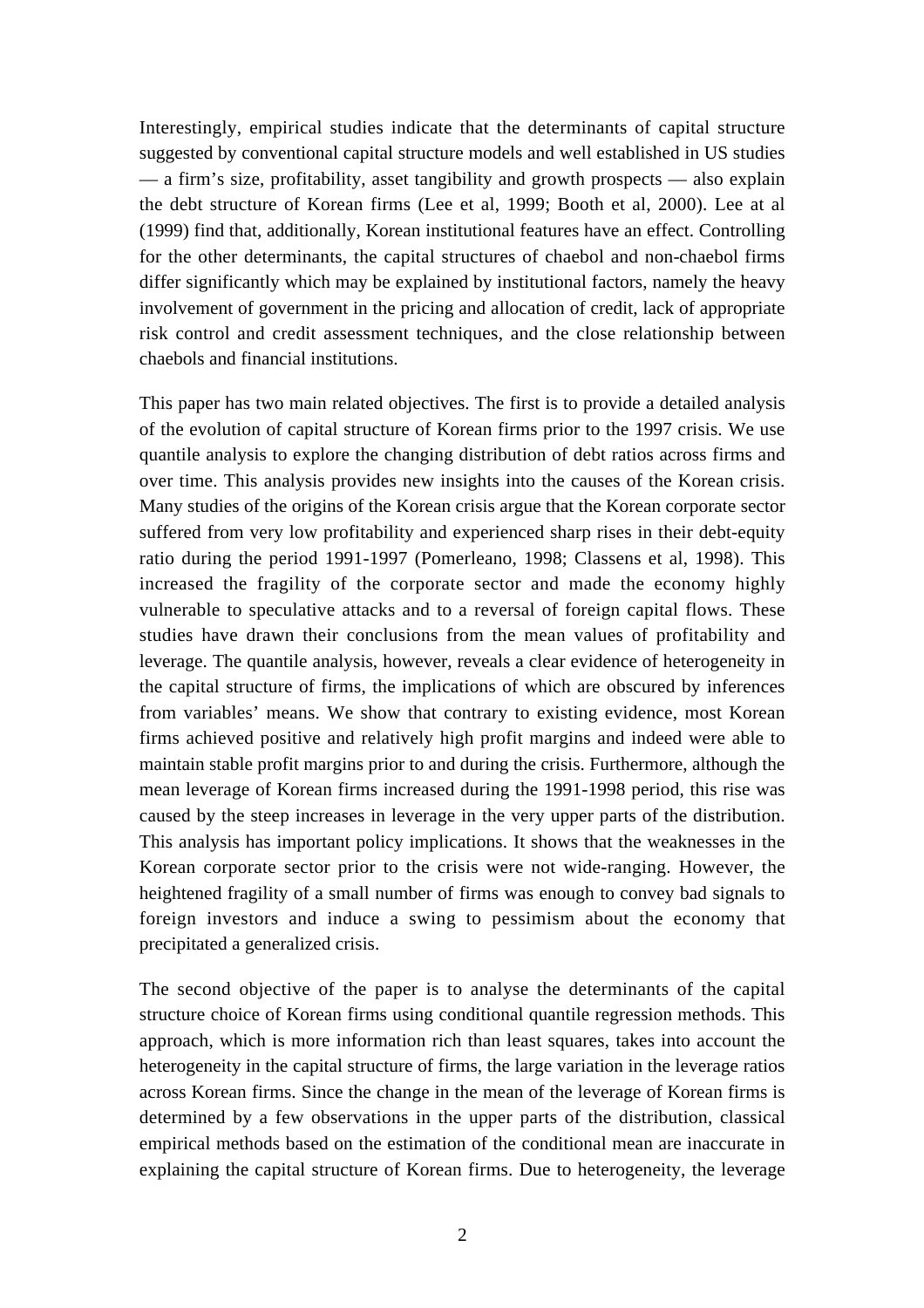ratio may not be identically distributed across firms in which case we may expect to find significant differences in the impact of the determinants of the capital structure choice. Quantile regression allows us to examine the whole distribution of firms rather than a single measure of the central tendency of the capital structure distribution. Consequently we are able to evaluate the relative importance of explanatory variables at different points of the distribution of firms' leverage.

Our results show that there is strong evidence of heterogeneity in the determinants of capital structure choice. The size of the firm and its rate of growth have a positive impact on debt at low values of the debt ratios, but a negative impact at high values of the ratios. By contrast, the proportion of net fixed assets has a negligible impact at low values of the debt ratios, but a significantly positive impact at medium or high values of the ratios. The observed non-linearities in the determinants of capital structure are consistent with an agency cost theory of capital structure, in a model that includes both a non-negativity constraint and an upper bound on the debt-equity ratio.

The rest of the paper is organized as follows. Section 2 examines the debt structure and profitability of Korean firms during the 1991-1999 period. Section 3 presents an agency cost theory of capital structure, with both a non-negativity constraint and an upper bound on the debt ratio, which allows for non-linearities in the determinants of capital structure. Section 4 describes the data and the empirical methodology while Section 5 presents the empirical results. Section 6 summarizes the results and concludes.

# **2. Capital structure in South Korea**

 $\overline{a}$ 

Heavy reliance on debt finance, mainly from the domestic banking system, was a major feature of the Asian miracle and is reflected in the high leverage of East Asian firms. During the 1988-1996 period, Korean firms had the highest leverage and highest growth of leverage ratios as measured by the mean of the leverage ratios of listed Korean firms (Classens et al, 1998; Lee et al, 1999). However, there was large variation across Korean firms in the evolution and the level of their leverage as well as in their economic performance. As such, it may not be accurate to draw conclusions based on mean values. In order to explore the capital structure and performance of Korean firms, we examine the entire distribution of short-term and long-term leverage. The data used in this section consist of selected variables from the balance sheets of Korean firms listed on the Korea Stock exchange over the period 1991-1999. The source of the data is *Datastream*. 1

<sup>&</sup>lt;sup>1</sup> Precise definitions of these firm related variables are given in the appendix.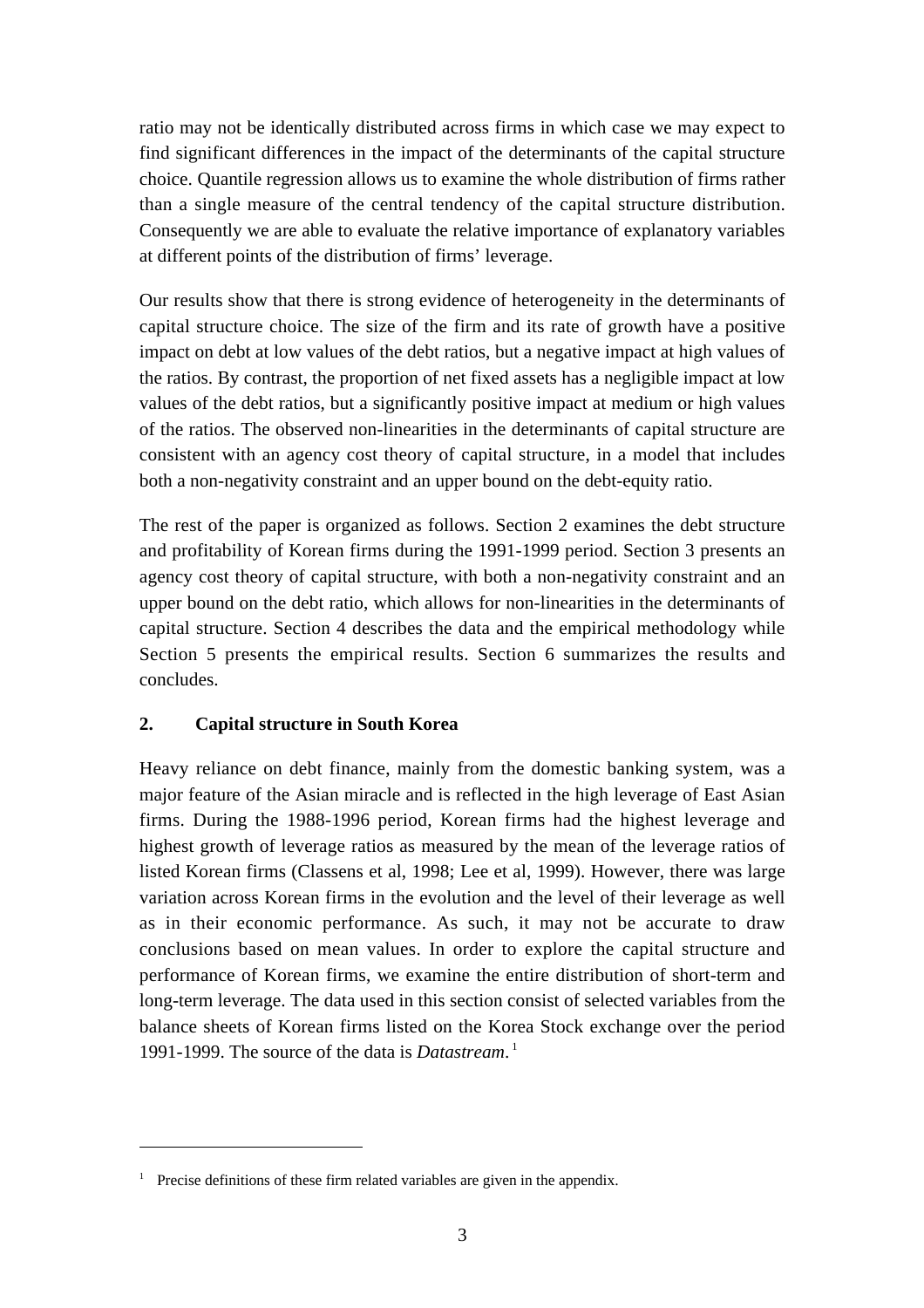Figure 1 depicts total debt-to-capital ratio over the period 1991-1999 at various quantiles of the distribution.<sup>2</sup> As can be seen from this figure, the mean debt-to-capital ratio increased significantly during the period 1991-1998. However, the figure also shows that the increase in the mean debt-to-capital ratio has been mainly driven by the upper quantiles of the distribution where firms in these quantiles experienced very steep increases in their debt to capital ratios, especially in 1997. In fact, Figure 1 shows that very little increase in the debt-to-capital ratio occurred at the lower quantiles of the distribution. For example, for firms in the  $10<sup>th</sup>$  quantile, the debt-tocapital ratio increased very little from 26% in 1991 to 33% in 1997 and then declined to 21% in 1998. By comparison, the debt-to-capital ratio for the  $95<sup>th</sup>$  quantile increased from 142% in 1991 to 286% in 1997 to decline slightly to 271% in 1998. Note also that the median of the debt capital ratio is consistently below the mean, indicating that the debt to capital distribution is right-skewed, and more so in later years.3 Figure 2, which depicts the ratio of short-term debt to total capital employed, shows the same pattern. Although the mean of the short-term debt-to-capital ratio increased during the 1991-1998 period, this rise was mainly attributable to the steep increases in the short-term debt-to-capital ratio in the upper quantiles of the distribution. By contrast, not much increase in the short-term debt-to-capital ratio occurred in the lower parts of the distribution.

Figure 3 depicts the operating profit margin during 1991-1999 at various quantiles of the distribution. The main advantage of this as a measure of profit is that it is not influenced by the liability structure of the firm as it excludes interest payments on the debt, financial income, and other income and expenses. As can be seen from this figure, there are major differences in the change in the operating profit margin across quantiles. While firms in the lower quantiles achieved negative profit margins and witnessed a steady and steep decline in their operating profit margins especially during the period 1996-1998, firms in the upper quantile achieved positive and relatively high operating profit margins. More importantly, the figure shows that the operating profit margins for firms in the upper quantiles did not witness any decline, but instead remained relatively stable during the period under study. Note also that at the end of the sample period, the median of operating profit margin remained

 $\overline{a}$ 

<sup>&</sup>lt;sup>2</sup> The choice of debt-to-capital ratio (which is equivalent to debt to total assets), instead of debt to equity ratio, is driven by the fact that many firms in our sample have small or even negative equity. This is especially true in later years of our sample when equity values fell dramatically as a result of the crisis, inflating the debt to equity ratios.

<sup>3</sup> Note that in figures 1 and 2, the distance between the quantiles widened in the upper segments of the distribution while became narrower in the lower segments of the distribution. This indicates that the distribution has become more skewed towards high leverage over the sample period. This could have led to heightened financial fragility (see Bernanke et al, 1988).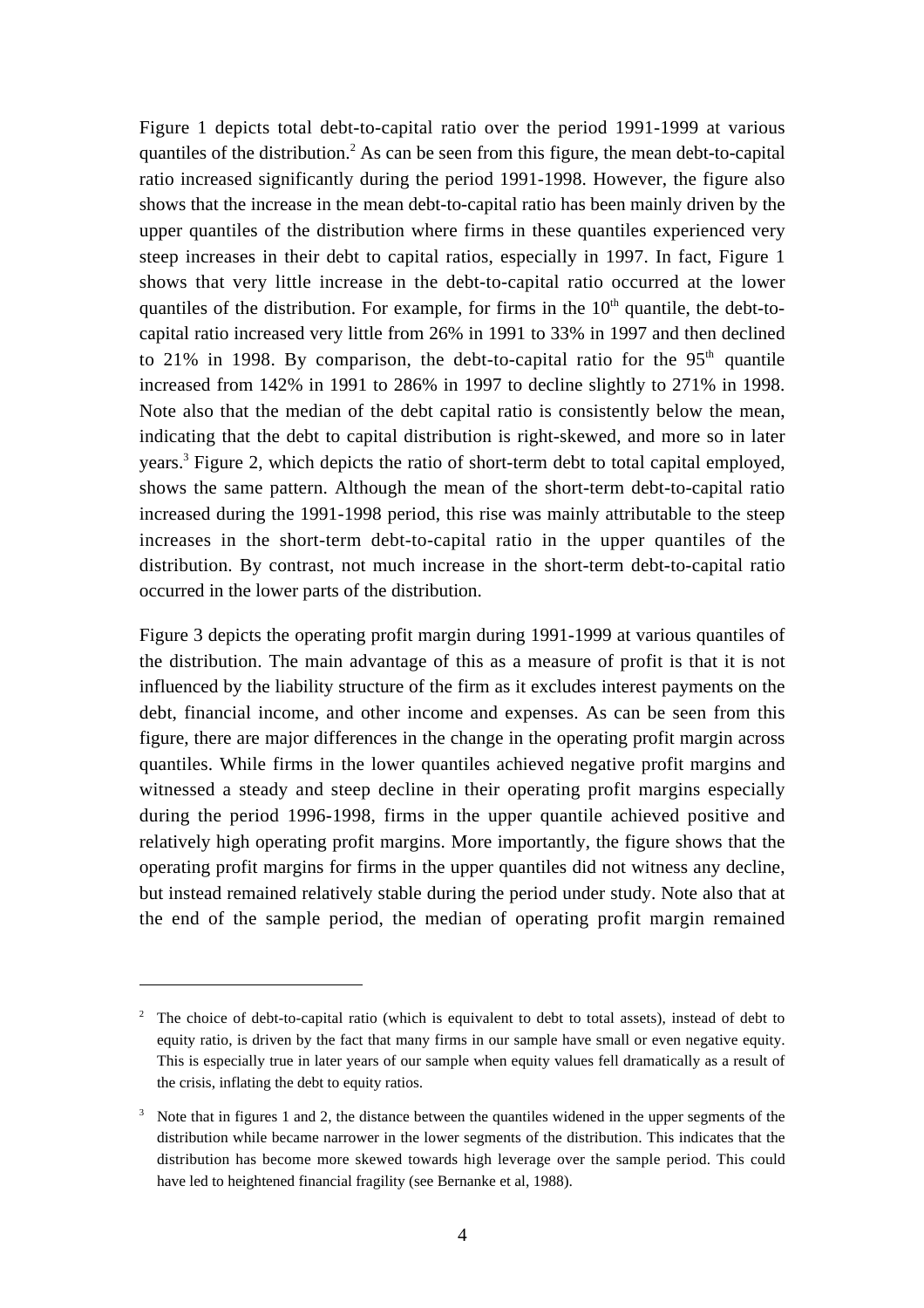consistently above the mean, indicating a shift in the operating profit margin distribution in later years. Thus while studies of average performance show that the Korean economy suffered from low profitability and low rate of return on assets before the crisis, analysis of the distribution shows that many Korean firms achieved positive and relatively high profit margins and indeed were able to maintain stable profit margins prior to and during the crisis.

In Table 1, we compare the characteristics of the firms in the  $95<sup>th</sup>$  quantile of the shortterm leverage distribution with other firms in the sample for 1997.<sup>4</sup> If firms in the upper quantile were also the largest, it could be argued that their leverage would outweigh the remaining firms in the sample. According to this table, however, the firms in the  $95<sup>th</sup>$  quantile are, on average, smaller in size. This is true whether we use the number of employees or total capital employed as proxies for size. This indicates that it is not necessarily true that the largest firms are also the most highly leveraged ones, as some studies suggest. Table 1 also shows that, on average, these highly leveraged firms have significantly lower operating profit margins, lower return on capital employed, lower net fixed assets and higher proportion of short-term debt to total debt. Table 2, which compares the firms in the  $90<sup>th</sup>$  quantile to the rest of firms in the sample, suggests similar conclusions.

Thus, examination of the distribution of data shows that before and after the crisis of 1997 there were large differences in the level and the evolution of debt structure and performance across Korean firms. This heterogeneity in our sample warrants examination of the whole distribution of leverage rather than focus on a single central tendency measure. Given the heterogeneity of firms, we would expect the determinants of leverage to have a different impact depending on the firm's degree of leverage. In the next section, we present a simple model that allows for a differential impact of determinants on leverage.

# **3. Determinants of capital structure**

 $\overline{a}$ 

The theoretical literature on capital structure suggests a number of considerations to account for the debt-equity ratio chosen by corporations based on the agency cost of debt and equity (Jensen and Meckling, 1976; Harris and Raviv, 1991). Agency costs of debt are borne by firm owners because of the potential conflicts between debt holders and equity holders and between equity holders and managers of the firm. This theoretical literature has testable implications regarding the determinants of leverage.

One such implication is the relationship between free cash flow and firm leverage. According to agency cost theory free cash flow increases managers' power relative to

<sup>&</sup>lt;sup>4</sup> We report the results for 1997 only, but the same pattern is observed in other years.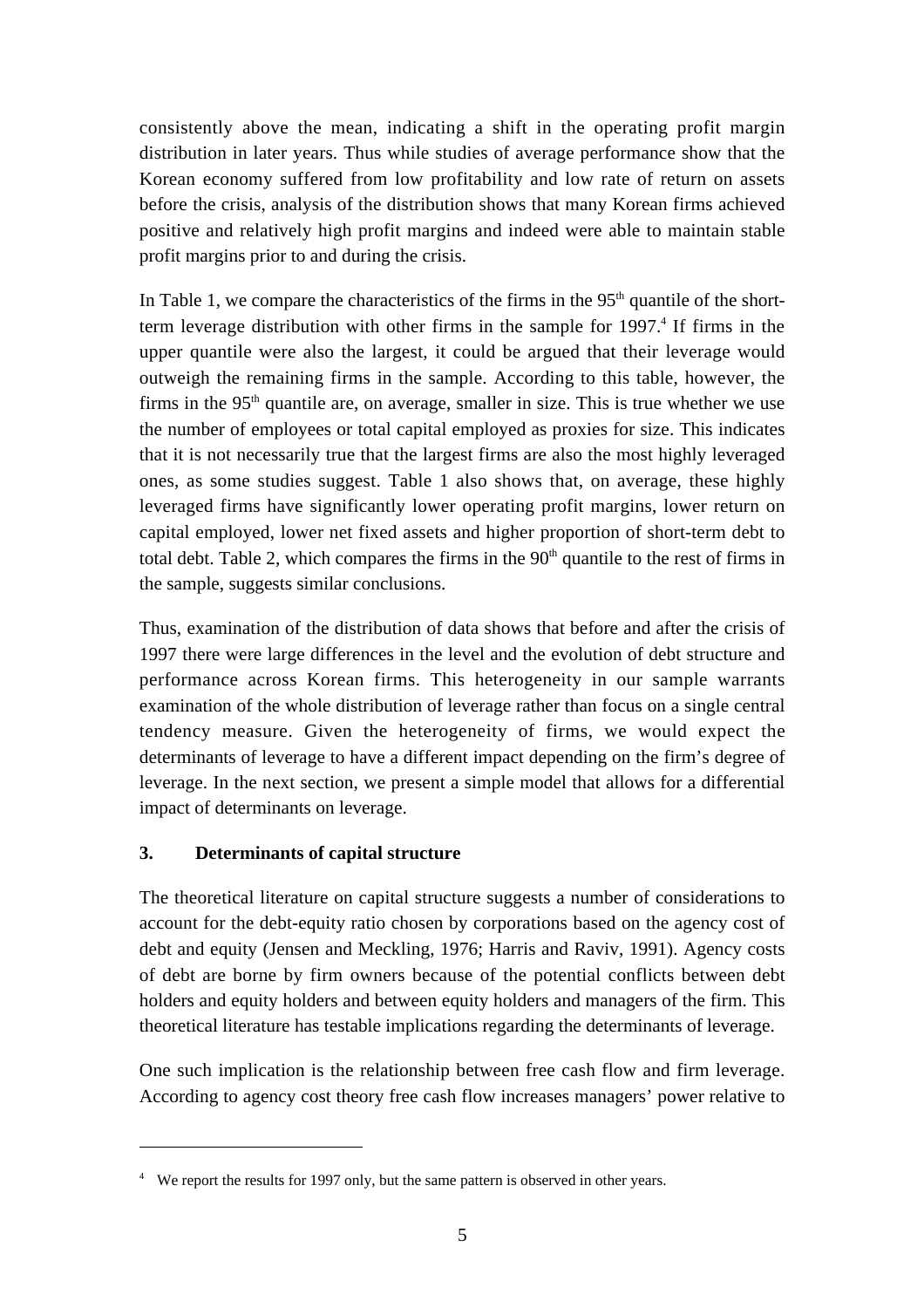principals' and debt can be an effective instrument to reduce the cash flow available for discretionary spending by managers (Jensen, 1986). The main testable implication is that we should observe a direct relationship between internal funds and a firm's leverage.

Another testable implication is the relationship between leverage and a firm's growth opportunities. First, firms with a high proportion of non-collateralisable assets (such as growth opportunities) could find it more expensive to obtain credit because of the asset substitution effect (Titman and Wessels, 1988). Similarly, firms in growing industries may have greater flexibility in their choice of investments, allowing equity holders to capture wealth from bondholders. Either way, firms with important growth opportunities are likely to face high agency costs of debt and hence are likely to rely more on equity funds. By contrast, firms with high collateralisable assets (proxied by measures of tangible assets) could face lower costs of debt. First, the presence of collateralisable assets reduces the scope for asset substitution (Titman and Wessels, 1988). Second, firms with higher liquidation value (e.g. with more tangible assets) will have higher debt since higher liquidation value make it more likely that liquidation would be the best strategy (Harris and Raviv 1991). As a consequence, firms with higher collateralisable assets are likely to exhibit higher debt-equity ratios.5

Another potential determinant of capital structure is the size of the firmLarger firms could have easier access to capital markets and borrow at more favourable interest rates (Ferri and Jones, 1979) perhaps because larger firms are more diversified in their investments and operationsand therefore have a lower risk of default (Titman and Wessels, 1988). These arguments suggest a positive relationship between firm size and leverage.

The above considerations can be incorporated into a formal model of maximization of the firm's value. The objective function for the firm can be written as:

(1) 
$$
\max V_t = E_t \left\{ \sum_{s=0}^{\infty} \beta_{t+s} (D_{t+s} - S_{t+s}'') \right\}
$$

 $\overline{a}$ 

where  $\beta_{t+s}$  is the (time-varying) discount factor,  $D_{t+s}$  are dividends, and  $S_{t+s}^n$  are new share issues. Dividends are given by:

$$
(2) \qquad D_t = [p_t F(K_t, L_t) - w_t L_t - r_t B_{t-1} - A(B_{t-1}; \mathbf{x})] - p_t^k I_t + (B_t - B_{t-1}) + S_t^m
$$

<sup>&</sup>lt;sup>5</sup> Tangible assets can also serve as collateral against external loans. Due to imperfect information regarding the behaviour of firms, those with little tangible assets may find it difficult to raise funds via debt financing (Scott, 1977). By contrast, growth opportunities can be thought of as real options. Given the agency costs associated with these options, it is more difficult for a firm to borrow against them than against tangible fixed assets (Myers, 1977).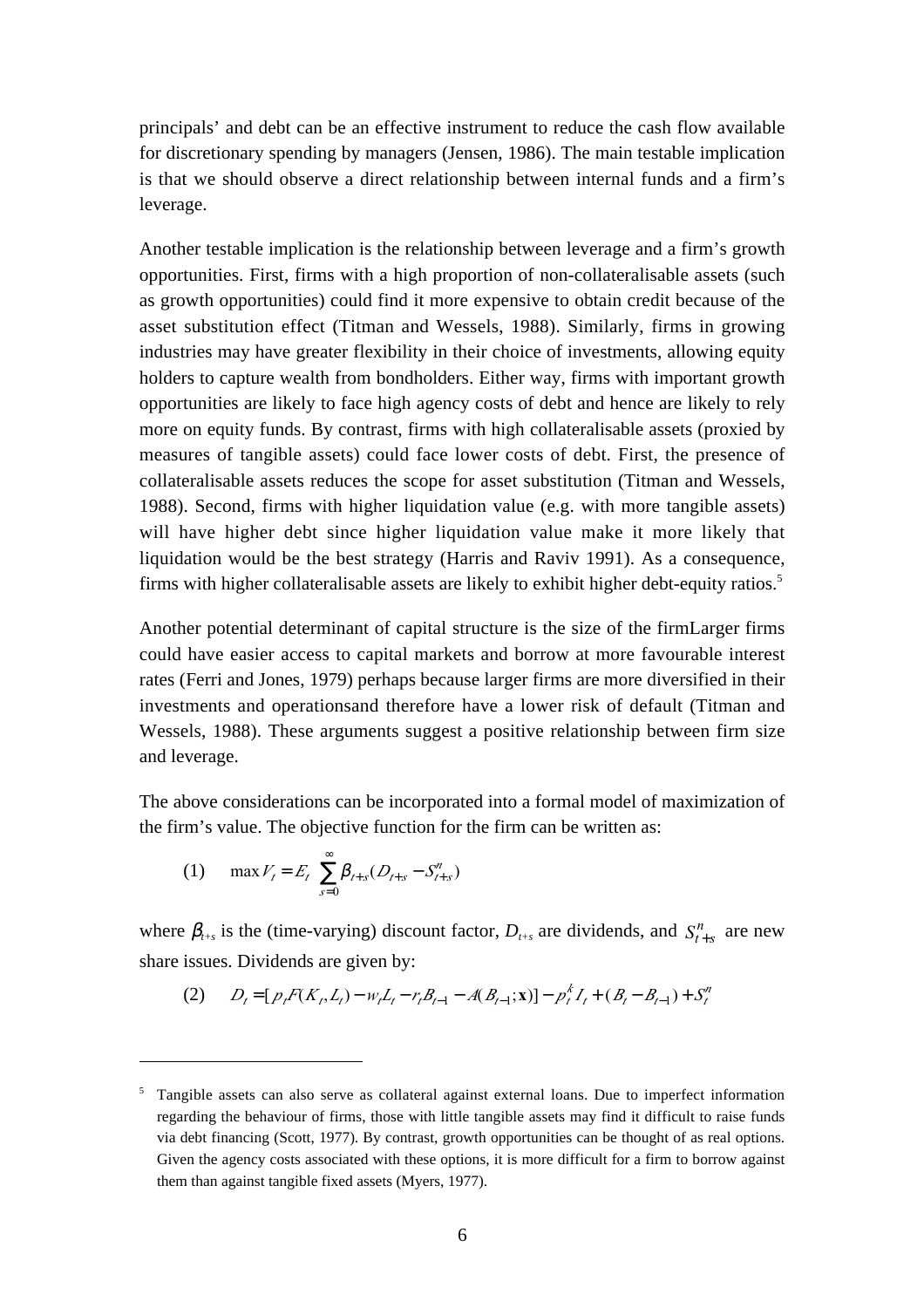where  $K_t$  and  $L_t$  are capital and labor respectively,  $B_t$  is the stock of debt,  $p^t I_t$  is nominal investment,  $p_t$  is output price,  $w_t$  is the wage rate,  $r_t$  is the interest rate on debt, and  $F(K_t, L_t)$  is the production function.<sup>6</sup> The function  $A(B_{t-1}; \mathbf{x})$  measures the costs of finance to the firm in terms of foregone output. The vector **x** includes a set of variables that influence the agency cost of debt, such as net fixed assets, the rate of growth of the firm or its operating profits.<sup>7</sup> The function  $A(B_{t-1}; \mathbf{x})$  thus captures the agency effects we have discussed. We shall assume that  $A_B > 0$  and  $A_{BB} > 0$ : the marginal cost of debt is positive and increasing in the stock of debt.

The maximization program for the firm is also subject to the dynamic equation on capital stock, a non-negativity constraint on debt and an upper bound on the total stock of debt:<sup>8</sup>

(3) 
$$
K_t = (1 - \delta)K_{t-1} + I_t
$$

$$
(4) \qquad B_t \ge 0, \qquad B_t \le H
$$

The first-order condition on the stock of debt at time *t* is:

(5) 
$$
\mu_{B,t} - \mu_{H,t} = \beta_{t+1}(1 + r_{t+1} + A_B) - \beta_t
$$

where  $\mu_{B,t}$  and  $\mu_{H,t}$  are the Kuhn-Tucker multipliers associated with the non-negativity constraint and with the upper bound on debt respectively. Furthermore, the complementary slackness conditions yield:

(6) 
$$
\mu_{B,t} \cdot B_t = 0
$$
  
(7)  $\mu_{H,t} \cdot (H - B_t) = 0$ 

In order to interpret these conditions, note that, when neither constraint is binding, the Kuhn-Tucker multipliers  $\mu_{B,t}$  and  $\mu_{H,t}$  are both equal to zero and the first-order condition (5) becomes:

$$
(8) \qquad \beta_{t+1}(1+r_{t+1}+A_B) = \beta_t
$$

The comparative static effect on debt of a change in a variable  $x \in \mathbf{x}$  is given by:

$$
\frac{dB}{dx} = -\frac{A_{Bx}}{A_{BB}}
$$

which is positive when  $A_{Bx} < 0$ , that is, when an increase in x reduces the marginal cost of debt.

<sup>&</sup>lt;sup>6</sup> For simplicity, we ignore adjustment costs of capital.

<sup>&</sup>lt;sup>7</sup> See Jaramillo, Schiantarelli and Weiss (1996) for an early application of an agency cost function to the objective function of the firm.

<sup>&</sup>lt;sup>8</sup> We abstract from the non-negativity constraints on dividends and on new equity issues since these would be irrelevant for our analysis.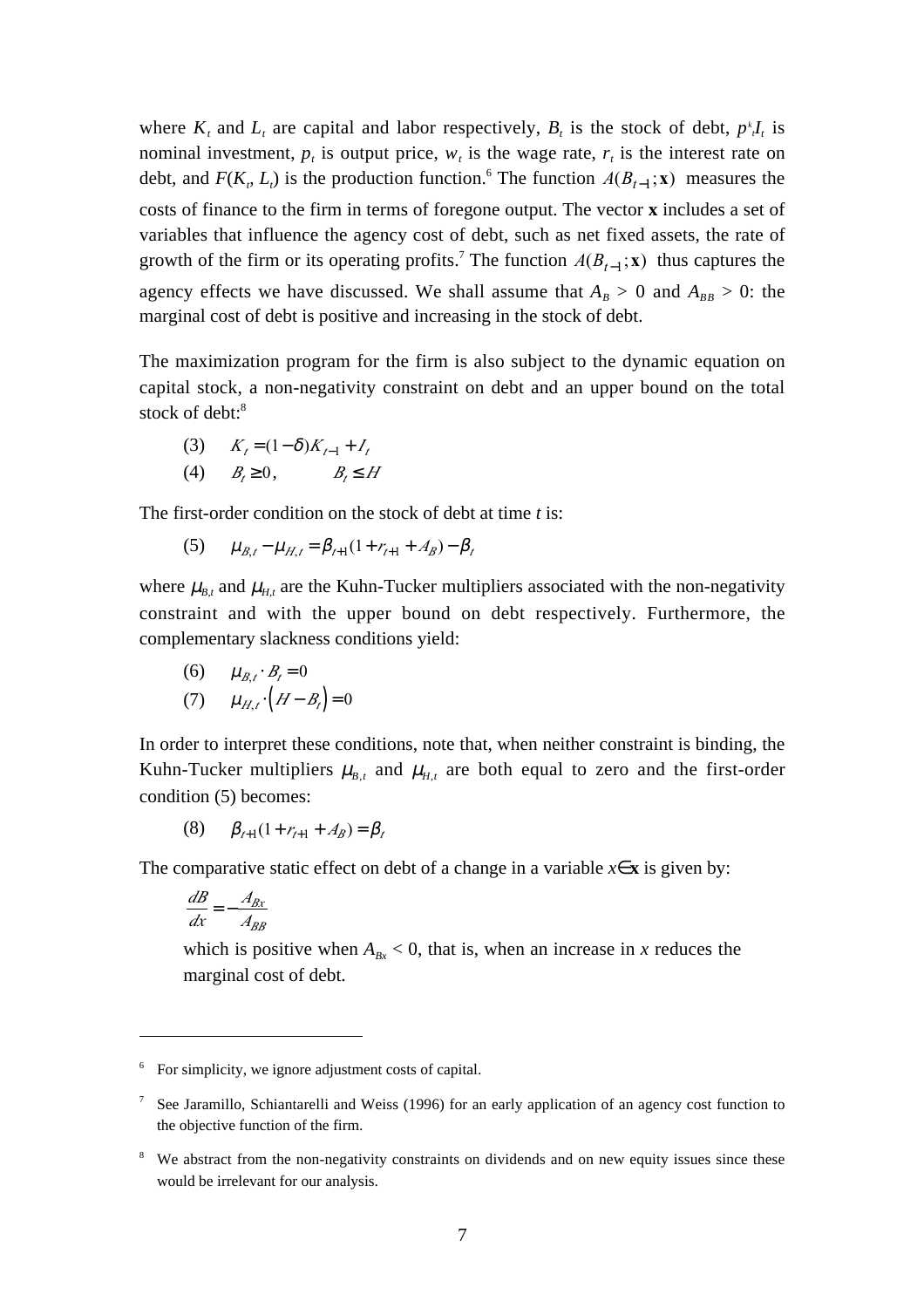When the lower constraint on debt is binding (and therefore the upper constraint is not binding),  $\mu_{B,t} > 0$  and  $\mu_{H,t} = 0$  and the first-order condition (5) becomes:

$$
(10) \quad \mu_{B,t} = \beta_{t+1}(1 + r_{t+1} + A_B) - \beta_t
$$

The effect on the stock of debt of an increase in *x*∈**x** is:

(11) 
$$
\frac{dB}{dx} = -\frac{\beta_{l+1}A_{Bx} - \mu_{Bx}}{\beta_{l+1}A_{BB} - \mu_{BB}}
$$

We have already assumed that  $A_{BB} > 0$ . In order to sign the direction of the effects of changes of *x* on *B*, we assume that the following set of sufficient conditions holds.

#### *Assumption 1.*

- *i.*  $A_{Bx} < 0$ : an increase in *x* reduces the marginal cost of debt;
- *ii.*  $\mu_{Bx} < 0$ : an increase in *x* reduces the marginal cost of the nonnegativity constraint on debt;
- *iii.*  $\mu_{BB}$  < 0: an increase in the stock of debt reduces the marginal cost of the non-negativity constraint on debt; and
- *iv.*  $|\mu_{Bx}| < \beta_{t+1}$   $|A_{Bx}|$ : the effect of *x* on the marginal cost of the nonnegativity constraint is less, in absolute value, than its discounted effect on the marginal agency cost of debt.

It is then straightforward to verify the following Proposition.

### *Proposition 1.*

When  $\mu_{B,t} = \mu_{H,t} = 0$  and when *Assumption 1* holds, we have that  $dB/dx > 0$ : an increase in *x* is associated with an increase in debt.

When the upper constraint on debt is binding (and therefore the non-negativity constraint is not binding), the Kuhn-Tucker multipliers are such that  $\mu_{B,t} = 0$  and  $\mu_{H,t}$ 0, and therefore the first-order condition (5) becomes:

(12) 
$$
\mu_{H,t} = \beta_t - \beta_{t+1}(1 + r_{t+1} + A_B)
$$

The effect of a variable  $x \in \mathbf{x}$  on *B* is given by:

(13) 
$$
\frac{dB}{dx} = -\frac{\beta_{t+1}A_{Bx} - \mu_{Hx}}{\beta_{t+1}A_{BB} - \mu_{HB}}
$$

We now make the following set of assumptions.

#### *Assumption 2.*

- *i.*  $A_{Bx} < 0$ : an increase in *x* reduces the marginal cost of debt;
- *ii.*  $\mu_{Hx}$  < 0: an increase in *x* reduces the marginal cost of the upper constraint on debt;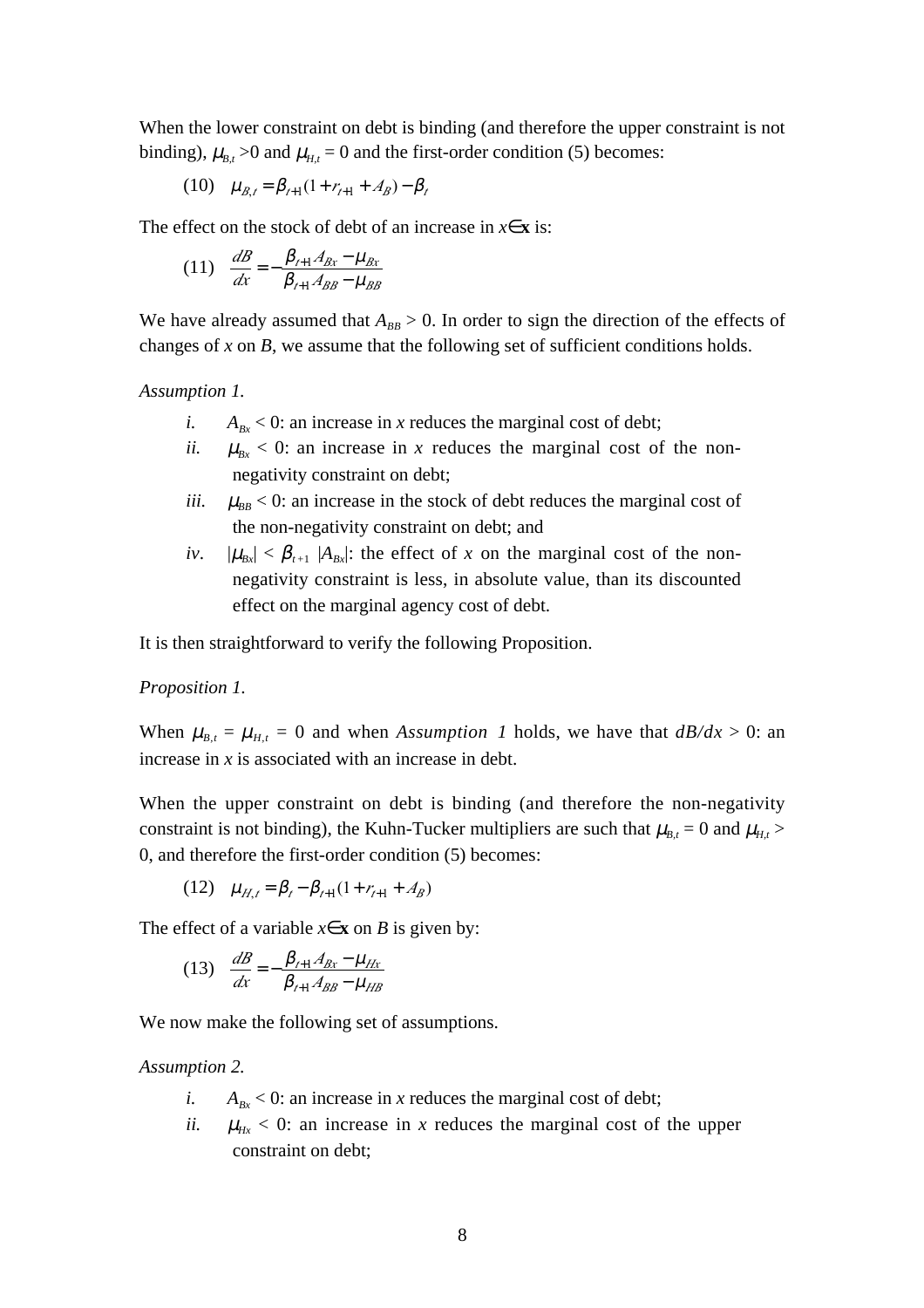- *iii.*  $\mu_{\text{HB}} > 0$ : an increase in the stock of debt increases the marginal cost of the upper constraint on debt;
- $iv$   $\mu_{\text{HR}} > \beta_{i+1} A_{\text{RR}}$ : as the stock of debt *B* increases, its effect on the marginal cost of the upper constraint on debt exceeds its effect on the discounted value of the marginal agency cost of debt; and
- *v*  $\beta_{t+1}$   $|A_{Bx}| < | \mu_{Hx} |$ : the effect of *x* on the discounted marginal cost of debt is less than its effect on the marginal cost of the upper constraint.

## *Proposition 2.*

When  $\mu_{B,t} = 0$  and  $\mu_{H,t} > 0$  and when *Assumption 2* holds, we have that  $dB/dx > 0$ : an increase in *x* is associated with an increase in debt.

The impact of *x* on *B* is instead negative when *Assumption 2* is replaced by *Assumption 2*' below.

*Assumptions 2'.*

*i - iv*. as in Assumption 2; and

*v*.  $\beta_{t+1} |A_{Bx}| > |\mu_{Hx}|$ : the effect of *x* on the discounted marginal cost of debt exceeds its effect on the marginal cost of the upper constraint.

We then have the following result.

# *Proposition 2'.*

When  $\mu_{B,t} = 0$  and  $\mu_{H,t} > 0$  and when *Assumptions 2'* holds, we have that  $dB/dx < 0$ : an increase in *x* is associated with a reduction in debt.

Comparing equation (9) with equations (11) and (13) shows that the determinants of the optimal capital structure of firms will be different, depending on whether either constraint (or neither) is binding. Hence, we should expect to find evidence of structural changes in the parameters of the capital structure model, depending on the leverage ratio.

## **4. Empirical Methodology and Data**

We test the implications of our model using the conditional quantile regression estimator developed by Koenker and Basset (1978). The quantile regression method helps us to achieve the following two main objectives. First, conditional mean regression estimators, namely least square regressions, concentrate only on a single central tendency measure. Conditional quantile regression, on the other hand, traces the entire distribution of leverage, conditional on a set of explanatory variables. An overview of the distribution of firms at different levels of financial leverage can be a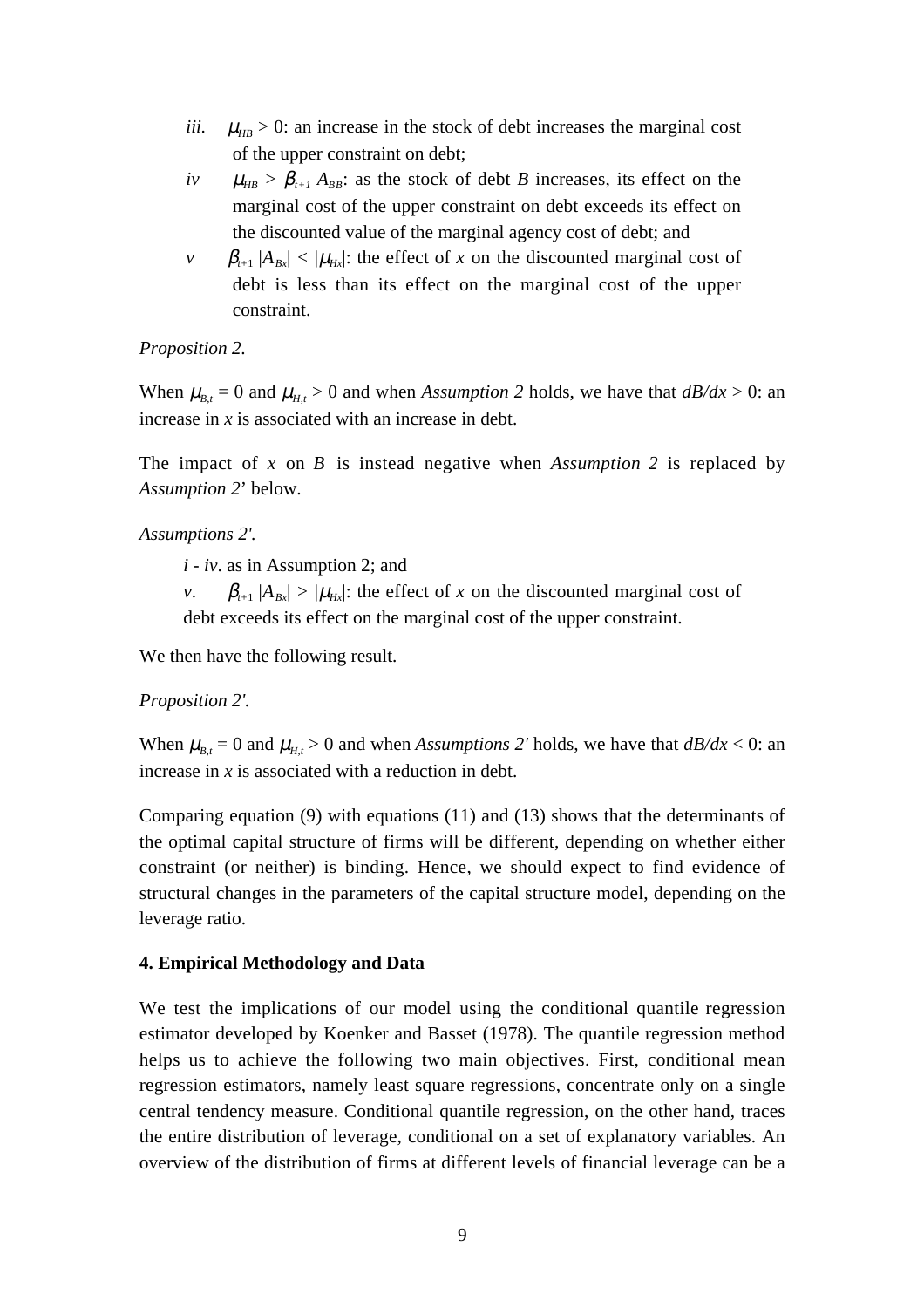very informative descriptive device, especially when the data are heterogeneous. Due to heterogeneity, the dependent variable may not be identically distributed across firms in which case we expect to find significant differences in the estimated slope parameters at different quantiles. As our theoretical discussion suggests, the determinants of capital structure will be different depending on whether the lower or the upper constraint on the debt ratio is binding, or neither. Second, since our sample contains large outliers and the distribution of the disturbances is non-normal, applying conditional mean estimators to our equation is not suitable since these estimators are not robust to departure from normality or long tail error situations and therefore are likely to produce inefficient and biased estimates. This is in contrast to quantile regression, which is robust to departures from normality and skewed tails (Mata and Machado, 1996).

### *The Econometric Framework*

In what follows, we summarize the conditional quantile regression technique. Let  $(y<sub>i</sub>)$ ,  $x_i$ ),  $i=1,...,n$ , be a sample from some population where  $x_i$  is a  $(K \times I)$  vector of regressors. Assuming that the  $\theta$ th quantile of the conditional distribution of  $y_i$  is linear in  $x_i$ , we can write the conditional quantile regression model as follows:

$$
(14) \quad y_i = x_i' \beta_\theta + u_{\theta_i}
$$

and

(15) 
$$
Quant_{\theta}(y_i | x_i) \equiv \inf \{ y : F_i(y | x) \ge \theta \} = x_i' \beta_{\theta}
$$

and

$$
(16) \quad \mathcal{Q} \text{uant}_{\theta}(u_{\theta_i} | x_i) = 0
$$

where  $Quant_{\theta}(y_i|x_i)$  denotes the  $\theta$ th conditional quantile of  $y_i$ , conditional on the regressor vector  $x_i$ ,  $\beta_\theta$  is the unknown vectors of parameters to be estimated for different values of  $\theta$  in (0,1),  $u_{\theta}$  is the error term which is assumed to have a continuously differentiable c.d.f.,  $F_{\mu\theta}(.\vert x)$ , and a density function  $f_{\mu\theta}(. \vert x)$ , and  $F_i(. \vert x)$ denotes the conditional distribution function. By varying the value of  $\theta$  from 0 to 1, we can trace the entire distribution of *y*, conditional on *x*.

The estimator for  $\beta_{\theta}$  is obtained from:

$$
(17) \quad \min \sum_{i}^{n} \rho_{\theta} (y_i - x_i' \beta_{\theta})
$$

Where  $\rho_{\theta}(u)$  is the "check function" defined as

(18) 
$$
\rho_{\theta}(u) = \begin{cases} \theta u & \text{if } u \ge 0 \\ (\theta - 1)u & \text{if } u < 0 \end{cases}
$$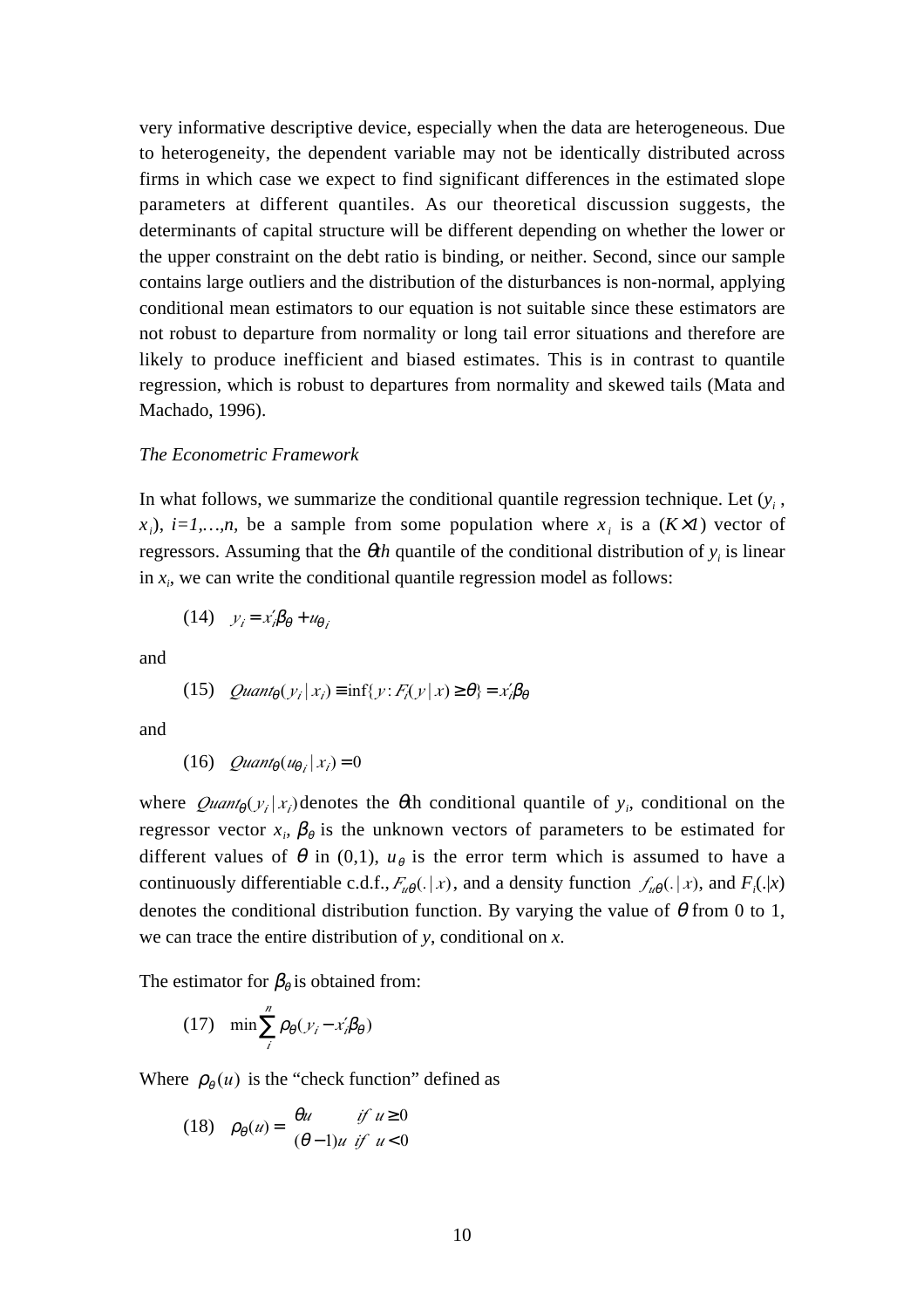The estimator does not have an explicit form, but the resulting minimization problem can be solved by linear programming techniques (Koenker and Basset, 1978).<sup>9</sup>

Two general approaches exist for the estimation of the covariance matrix of the regression parameter vector. The first derives the asymptotic standard error of the estimator while the second uses bootstrap methods to compute these standard errors and construct confidence intervals.<sup>10</sup> In this paper, we employ the design matrix bootstrap method to obtain estimates of the standard errors for the coefficients in quantile regression (Buchinsky, 1995, 1998). Based on a Monte Carlo study, Buchinsky (1995) recommends the use of this method as it performs well for relatively small samples and is robust to changes of the bootstrap sample size relative to the data sample size.  $\frac{11}{11}$  More importantly, the design matrix bootstrap method is valid under many forms of heterogeneity.<sup>12</sup> In addition to the design matrix bootstrap method, we use the percentile method recommended by Koenker and Hallock (2000). This method enables us to construct confidence intervals for each parameter in  $\beta_{\theta}$ , where the intervals are computed from the empirical distribution of the sample of the bootstrapped  $\hat{\beta}$ <sup>\*</sup> $_{\theta}$ 's.<sup>13</sup> Unlike the standard asymptotic confidence intervals, the bootstrap percentile intervals will not generally be symmetric around the underlying parameter estimate, which is highly useful when the true sampling distribution is not symmetric. It is important to note that these bootstrap procedures can be extended to deal with the joint distribution of various quantile regression estimators, allowing us to test for the equality of slope parameters across various quantiles (Koenker and Hallock, 2000).

 $\overline{a}$ 

<sup>&</sup>lt;sup>9</sup> In this study, the minimisation problem is solved by the linear programming techniques suggested by Amstrong, Frome and Kung (1979).

 $10$  Although the literature is not definite as to the 'best' path to follow, this does not pose a serious problem. As noted by Koenker and Hallock (2000), the differences between competing methods of inference for quantile regression are very small in practice and are more robust than other forms of inference in econometrics.

<sup>&</sup>lt;sup>11</sup> The design matrix bootstrap method amounts to sampling pairs  $(y^*, x^*)$  *i* = 1,..., *n* at random from the original observations with replacement and re-computing the least square estimator  $\hat{\beta}^*_{\theta}$  for each sample. Repeating this process B times yields a sample of B *p*-vectors whose sample covariance matrix constitutes a valid estimator of the covariance matrix of the original estimator. The number of bootstrap replications should be large enough to guarantee a small sample variability of the covariance matrix. In this paper, we use 1000 bootstrap replications to obtain the standard errors.

 $12$  The design bootstrap matrix performs very well (better than the other methods considered in Buchinsky's paper) even when the errors are homoskedastic.

<sup>&</sup>lt;sup>13</sup> See Buchinsky (1998) for a detailed description of the percentile method.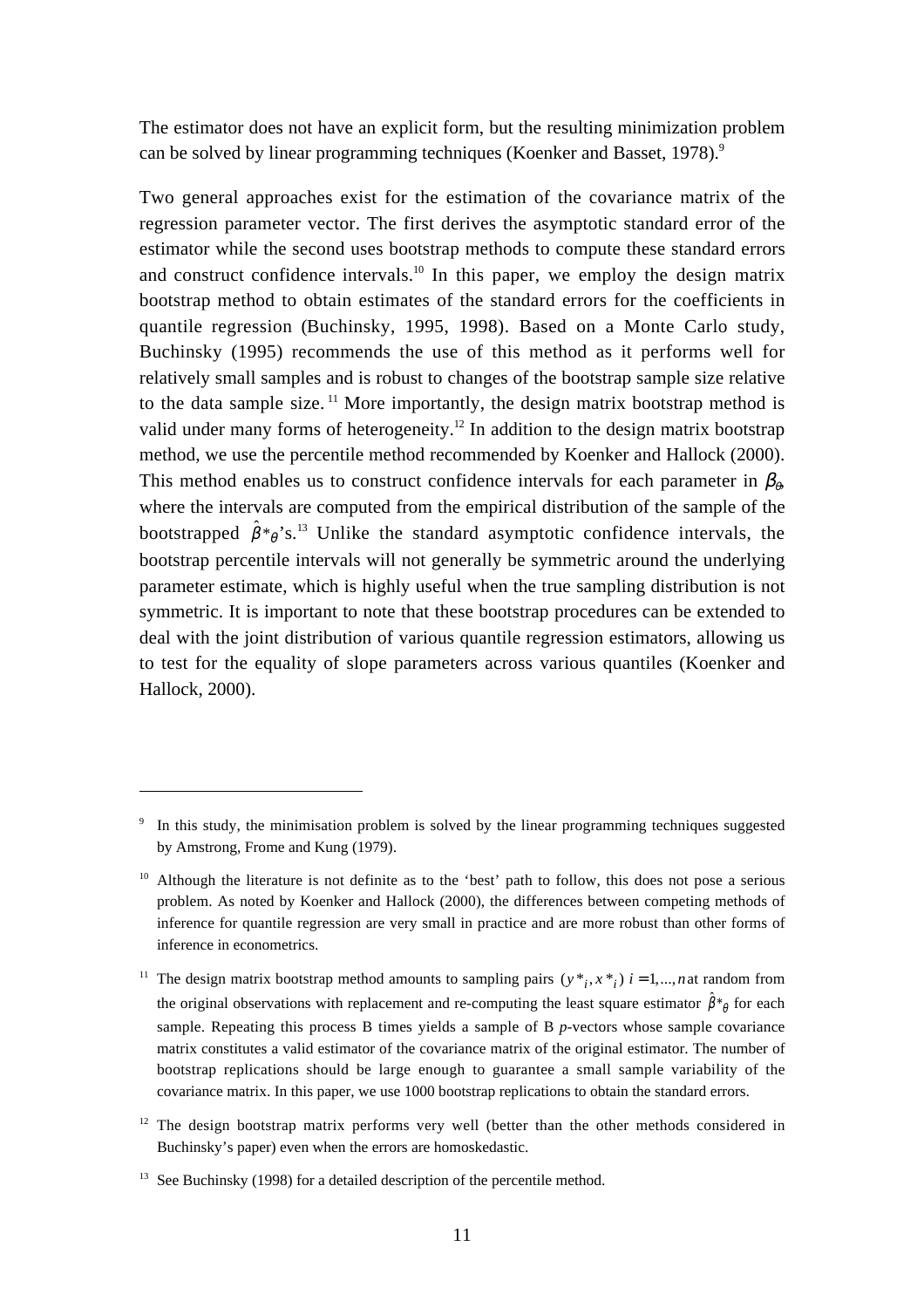$\overline{a}$ 

Based on the theoretical discussion of section 3, we specify the following panel data model:

(19) 
$$
Quant_{\theta}(y_{it} | x_{it}) = \alpha + \beta'_{\theta} x_{it} + \gamma' z_t + \delta w_i
$$

where  $y_{it}$  is the dependent variable at quantile θ. We use two measures of the dependent variable: the ratio of short-term debt to total capital employed (STDCAP) and the ratio of total debt to total capital employed (TDCAP). Data limitations confine us to measure debt only in book value.

The  $x_{it}$  vector includes determinants that vary across firms and time. Based on the reasoning in Section 3 and others' empirical findings, we focus on four determinants: net fixed assets, size, profitability and growth.<sup>14</sup> In addition to these covariates, we use industry dummies to control for industry effects. Each industry may have specific features that affect the debt structure of firms in that industry. These may arise–among other factors- from the different business environment of each industry, the degree of competition in each product market and the skill composition of the industry's workforce. We classify the firms in the sample into 64 industry groups using the business description reported in *Datastream*. We also include time dummies to control for factors that have the same effect for all firms at a given point in time, but vary across time. These time-specific effects include macroeconomic variables such as the price level and risk-free competitive interest rates.<sup>15</sup>

Profitability can influence the debt structure of firms by increasing the availability of cash flows or internal funds. Consistent with the free cash flow model, we would expect higher internal funds to be associated with a reduction in the marginal agency cost of debt since this gives firms an incentive to increase debt  $(A_{B} < 0$  in Assumption 2). However, for highly leveraged firms, the availability of internal funds induces firms to move further away from the upper constraint and lower their optimal debt ratio since this will reduce the opportunity cost of the upper constraint on debt  $(\mu_{Hx} < 0)$ in Assumption 2). This effect is in line with the pecking order hypothesis which suggests that firms prefer to rely on internal funds than on outside sources of finance (Myers, 1984; Myers and Majluf, 1984). Thus, for highly leveraged firms, the impact of free cash flow on debt could be negative if the second effect dominates (Proposition 2'). In line with the empirical literature, this paper uses the ratio of

 $14$  To avoid simultaneity, all explanatory variables (except for growth which is a forward looking variable) are lagged once.

<sup>&</sup>lt;sup>15</sup> We also included depreciation to control for non-debt tax shield. This variable was not statistically significant in any of the regressions and hence was dropped from the analysis.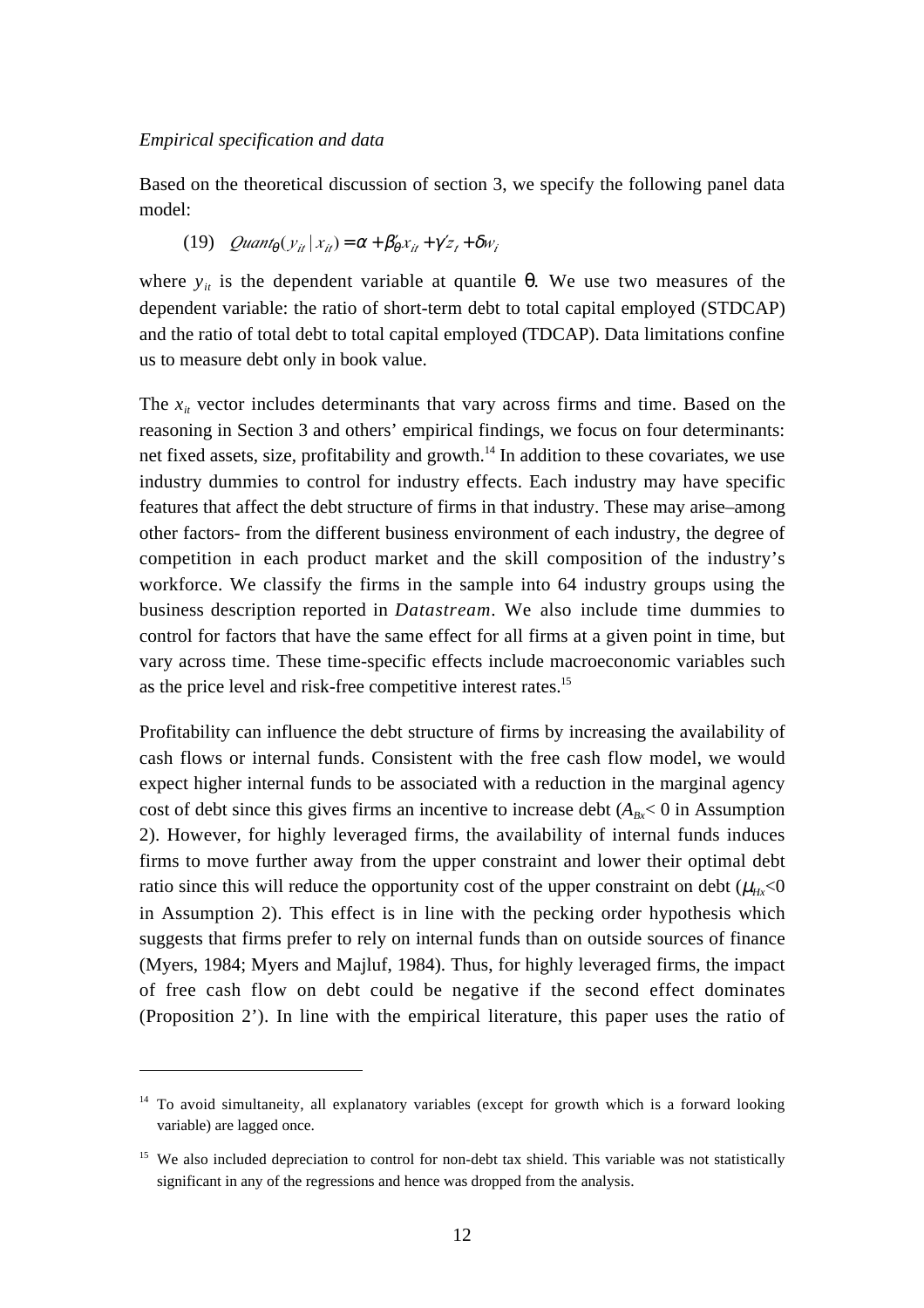operating profits to total sales (also known as the operating profit margin) as a proxy for profitability and the availability of free cash flow.

Based on the discussion of Section 3, we expect size to have a negative impact on the agency cost of debt and therefore a positive impact on the observed debt ratio  $(A_{Bx} < 0)$ in Assumption 2). However, high leveraged firms would like to move away from the upper constraint of debt by resorting to alternative source of finance e.g. raise equity through the stock market ( $\mu_{H}$ <0 in Assumption 2). In this respect, larger firms are in a better position to access alternative sources of finance. Thus, for highly leveraged firms, the effect of size on the marginal cost of debt could be lower than its effect on the marginal cost of the upper constraint (condition v' in *Assumption 2'*: see *Proposition 2'*) resulting in a negative relationship between size and leverage. In our empirical analysis, we use the log of the total capital employed as a proxy for the size of the firm  $16$ 

We also expect the ratio of net fixed assets to have a negative effect on the marginal agency cost of debt and hence a positive impact on leverage. Our model suggests that the impact of an increase in net fixed assets on leverage is likely to be higher for the debt constrained firms than for intermediate and low debt firms because the increase in net fixed assets does not only reduce the marginal cost of debt for the former firms, but also relaxes their upper constraint on debt (equations 9 and 13).

By contrast, firms with important growth opportunities are likely to face high agency costs of debt and hence are likely to have lower debt ratios. However, growth opportunities could exhaust the pool of internal funds, pushing firms to increase their debt ratio. This is especially true for low leveraged firms where the non-negativity constraint becomes more binding and firms try to move away from this constraint by increasing their debt. Thus, for low leveraged firms, we expect to find a positive or insignificant relationship between growth opportunities and leverage due to the latter effect. This pattern should mirror the effect of collateralisable assets, such as net fixed assets, which are instead likely to be mostly critical for the high-leveraged firms. We use the percentage change of sales year over year as a proxy for growth.

### *Data*

 $\overline{a}$ 

All the data used are constructed from the balance sheet of Korean firms listed on the Korean stock exchange. The data source for these variables is *Datastream* database. Three types of firms are omitted from our sample: firms with negative debt to capital

<sup>&</sup>lt;sup>16</sup> This measure is highly correlated with the number of employees (available only from 1995 onwards) and hence serves as a good proxy for size. We also used the logarithm of sales as a proxy for size and obtained very similar results.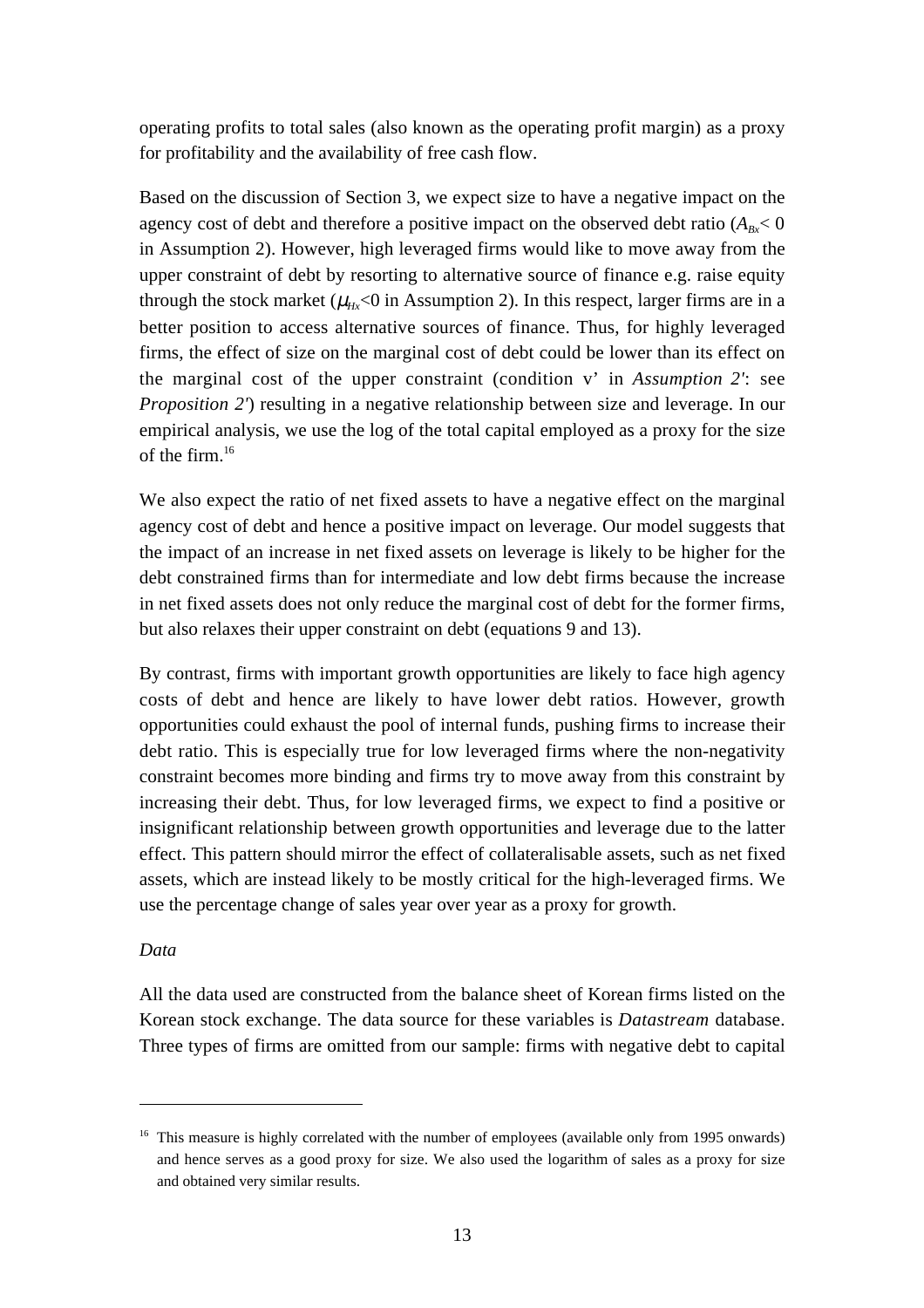ratios, firms that operate in the financial sectors, and firms with less than three consecutive observations over the period 1992-1999. This leaves us with an unbalanced sample of 576 firms and 4,256 observations.

# **5. Empirical Results**

Equation 19 is estimated for different values of  $\theta$  which allows us to examine the impact of explanatory variables at different points of the distribution of firms' leverage. Specifically, we estimate the regressions at seven quantiles, namely 0.05, 0.10, 0.25, 0.50, 0.75, 0.90, and 0.95 quantiles, using the same list of explanatory variables for each of these quantiles. Table 3 reports the results of estimating equation 19 using the ratio of short-term debt to capital as the dependent variable while in figures 4a-4d, we plot the estimated coefficients against the various quantiles and the 95% confidence interval, constructed using the percentile method with 1000 replications.

For comparison purposes, table 3 also reports the OLS estimates. The only statistically significant variable is the ratio of net fixed assets to total assets (NFA), which attracts a positive coefficient. Size and operating profit margin (OPM) are statistically insignificant whereas GROWTH is significant only at the 10% level. The poor performance of OLS is expected given the heterogeneity of firms' capital structure.

The estimation of conditional quantile regressions allows us to explore the determinants of the debt ratio more accurately. The expected different effects of the explanatory variables at the different quantiles of the distribution are reflected in the size, sign and significance of estimated coefficients on the different covariates. Regarding the impact of size on the firm's capital structure choice (SIZE), there is large variation in the magnitude and sign of the estimated coefficients as we move up the conditional distribution. Specifically, size enters significantly and with a positive coefficient at the lower quantiles indicating that, at the lower quantiles, larger firms tends to have higher debt ratios. However, there is flip in the sign of the estimated coefficient at the  $75<sup>th</sup>$ ,  $90<sup>th</sup>$ , and  $95<sup>th</sup>$  quantiles and the estimated coefficients become much larger in absolute value, indicating that at high levels of short-term leverage, large firms are likely to reduce their debt ratios and move further away from the upper constraint. Figure 4a provides a graphical illustration of this pattern.

The impact of profitability on capital structure also differs across the conditional distribution of firms' short-term leverage. While OPM is negative and statistically significant at the  $95<sup>th</sup>$  quantile, this variable seems to have no influence on the leverage choice of firms at the lower quantiles (see also Figure 4d). This may reflect the fact that highly leveraged firms are likely to rely more on internal sources for their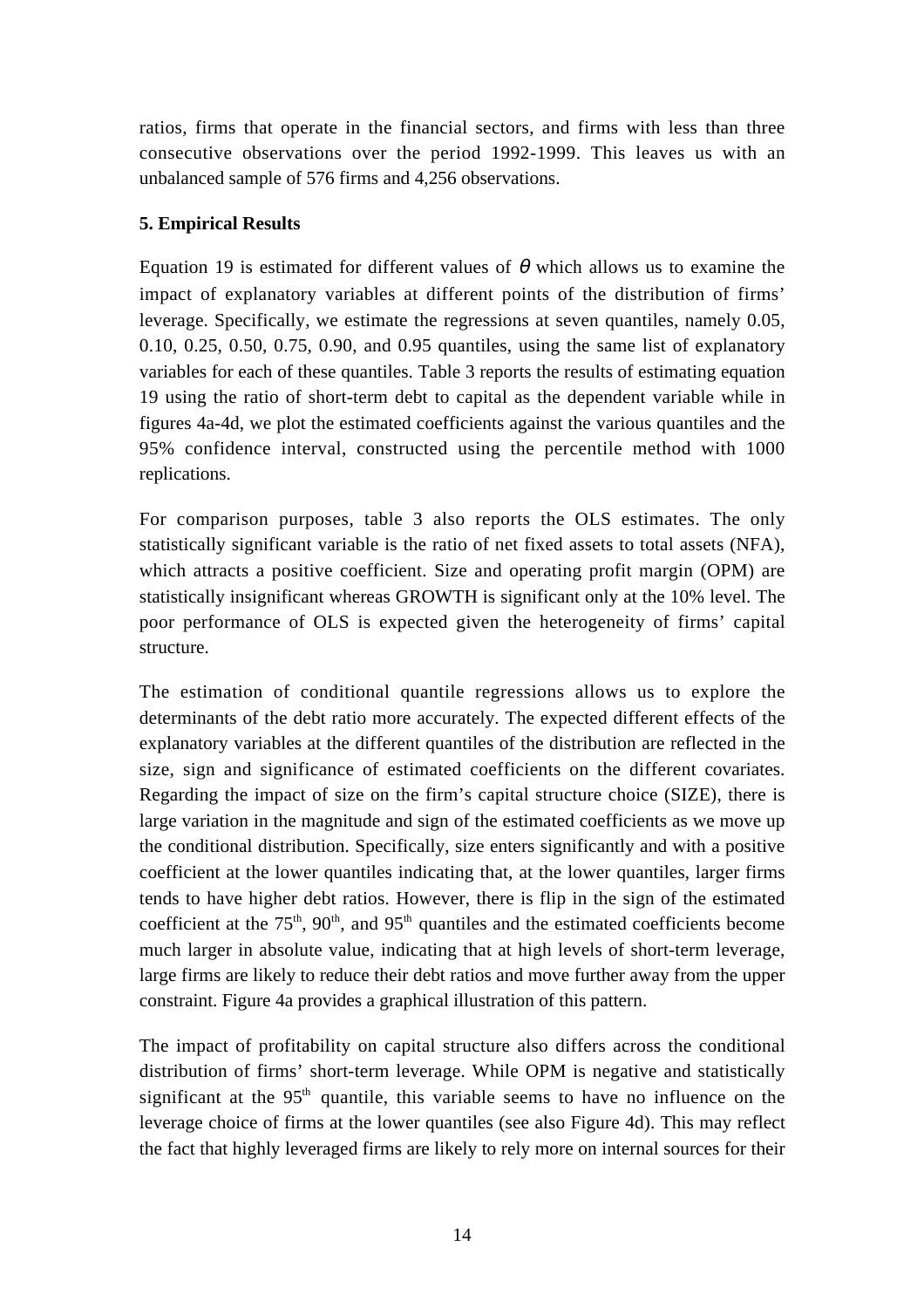funding, especially since the cost of debt is likely to be very high for these firms in relation to internal sources of finance. $17$ 

As to the ratio of net fixed assets to total assets (NFA), this is statistically insignificant at the lowest quantiles, whereas this variable becomes significant at the  $25<sup>th</sup>$  quantile onwards. Interestingly, the estimated coefficients increase in importance as we move up the conditional distribution of firms' short-term leverage. This result is consistent with our theoretical model. The impact of an increase in net fixed assets on leverage is likely to be higher for the debt constrained firms because the increase in net fixed assets relaxes their upper constraint on debt. The role of net fixed assets for different values of the leverage ratio is illustrated in Figure 4b.

GROWTH, which captures non-collateralisable assets, mirrors the behavior of NFA. It enters significantly with a positive sign at the  $5<sup>th</sup>$ ,  $10<sup>th</sup>$ ,  $25<sup>th</sup>$  and  $50<sup>th</sup>$ , but becomes insignificant at the upper quantiles of the distribution (see Figure 4c). This result suggests that it may not be possible for highly leveraged firms to borrow against noncollateralisable assets because of the high agency costs associated with these real options (Myers, 1977). This is in contrast with tangible assets which can serve as collateral against external loans.

Whether or not the independent variables exert a different impact on the dependent variable at different points of the distribution can be examined formally by testing for the equality of the estimated coefficients across quantiles. In table 4, we report the Ftests and the associated p-values for the equality of quantile slope coefficients across the various pairs of quantiles. These tests are based on the bootstrapped standard errors using 200 replications.<sup>18</sup> As noted by Koenker and Hallock (2000), the bootstrap procedure can be extended to deal with joint distribution allowing us to construct tests of equality of slope parameters across quantiles. The tests confirm the visual inspection. The F-tests of equality reject the null hypothesis of homogenous coefficients at the 1% significance level for almost all pairs of quantiles with the exceptions of the 5<sup>th</sup> and 10<sup>th</sup> quantile, the 25<sup>th</sup> and 50<sup>th</sup> quantile and the 90<sup>th</sup> and 95<sup>th</sup> quantile where we can't reject the null hypothesis that the estimated coefficients are equal across these pair of quantiles. For example, there is a statistically significant (pvalue=0.00) difference between the  $10<sup>th</sup>$  quantile (the lower quantile of the distribution) and the  $90<sup>th</sup>$  percentile (the upper quantile of the distribution). The same conclusions can be drawn across the different tails of the distribution. These findings

 $\overline{a}$ 

<sup>&</sup>lt;sup>17</sup> The F-tests reported in the last two columns of table 3 suggest that both the industry dummies and time dummies are significant in explaining the capital structure choice of firms.

<sup>&</sup>lt;sup>18</sup> See Arias, Hallock, and Sosa-Escudero (2001) for a similar application.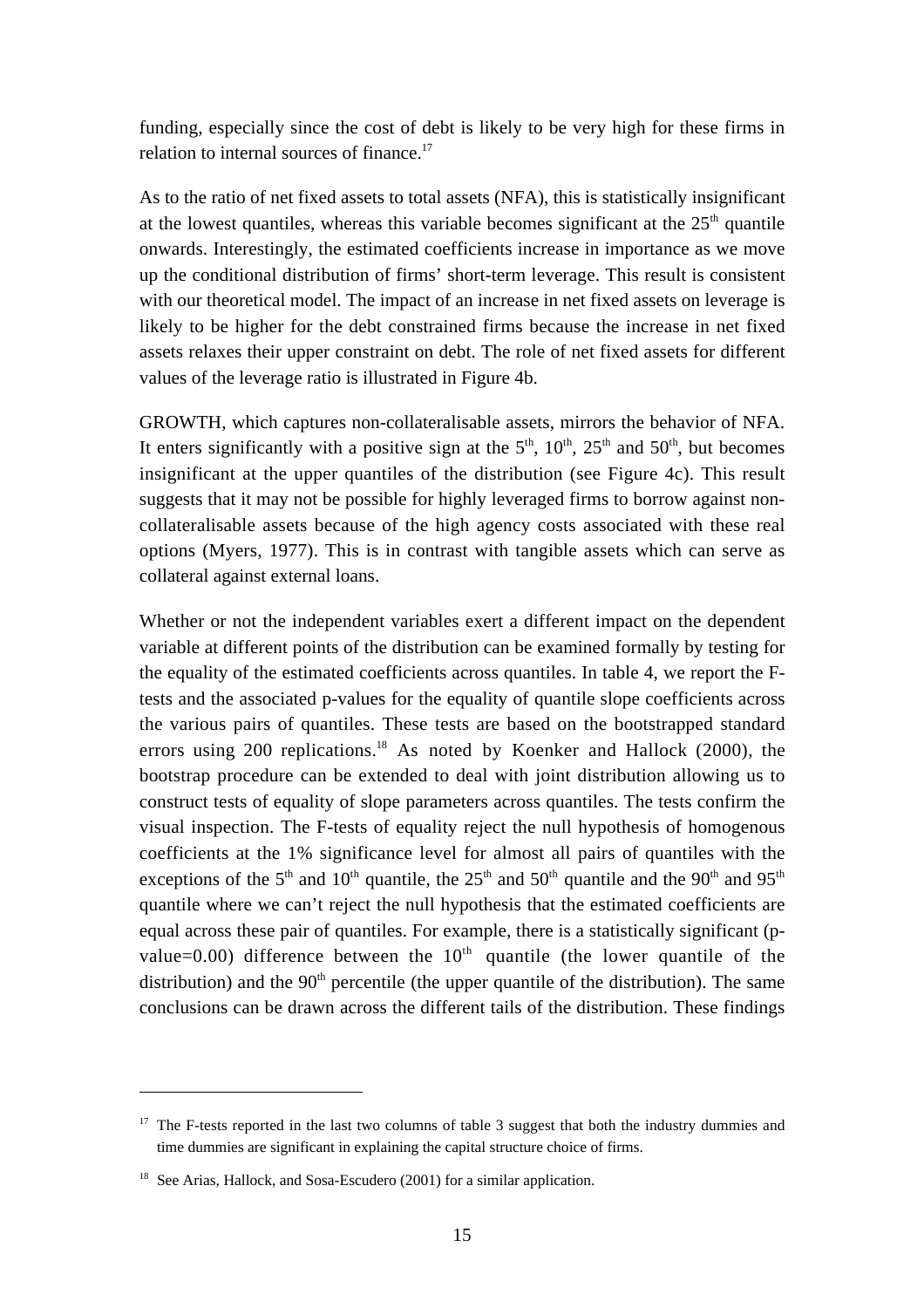are consistent with our hypothesis that the impact of explanatory variable on leverage varies as we move up the distribution.

Table 5 reports the results of estimating equation (19) using the ratio of total debt to capital as a dependent variable. The results are similar to those of long-term debt where the expected different impact of the explanatory variables at the different quantiles of the distribution is also reflected in the size, sign and significance of estimated coefficients. While the ratio of net fixed assets to total assets enters positively and is statistically significant in all the quantiles considered, the estimated coefficients on this variable become increasingly important as we move up the distribution (see figure 5b). Specifically, the absolute magnitude of the estimated coefficient increases monotonically from 0.22 for the  $10<sup>th</sup>$  quantile to 0.73 for the 95<sup>th</sup> quantile. As to the size of the firm, this variable enters significantly with a positive coefficient for all quantiles except for the two highest quantiles where the estimated coefficients are insignificant at the conventional levels. As to the impact of profitability on capital structure, there is large variation across the conditional distribution of firms' long-term leverage. While it is insignificant at the lowest quantiles, the operating profit margin enters with a negative and statistically significant coefficient, starting from the  $50<sup>th</sup>$  quantile. On the other hand, growth prospects of the firm seem to have only an impact at the lowest quantiles (see figures 5a-5d). The F-tests of equality reported in table 6 also reject the null hypothesis of homogenous coefficients at the 1% significance level for almost all pairs of quantiles.

We next check whether our results are robust to the exclusion of the crisis period. Table 7 reports the regression results for short-term leverage over the period 1992-  $1997<sup>19</sup>$ . The results are very similar to those obtained previously. The ratio of net fixed assets to total assets enters positively and is statistically significant in all the quantiles considered and the estimated coefficients on this variable become increasingly important as we move up the distribution. Specifically, the absolute magnitude of the estimated coefficient increases monotonically from 0.07 for the  $5<sup>th</sup>$  quantile to 0.61 for the  $95<sup>th</sup>$  quantile. The size of the firm enters significantly with a positive coefficient at the lowest quantiles, but changes sign as we move up the conditional distribution of leverage. The operating profit margin enters with a negative and statistically significant coefficient at the  $90<sup>th</sup>$  and  $95<sup>th</sup>$  quantiles while it is not significant at lower quantiles. The only difference from our previous results is the GROWTH variable, which is now insignificant in all the quantiles considered.

 $\overline{a}$ 

<sup>&</sup>lt;sup>19</sup> We obtain very similar results for the ratio of total debt to capital. The results (not reported here) are available from authors upon request.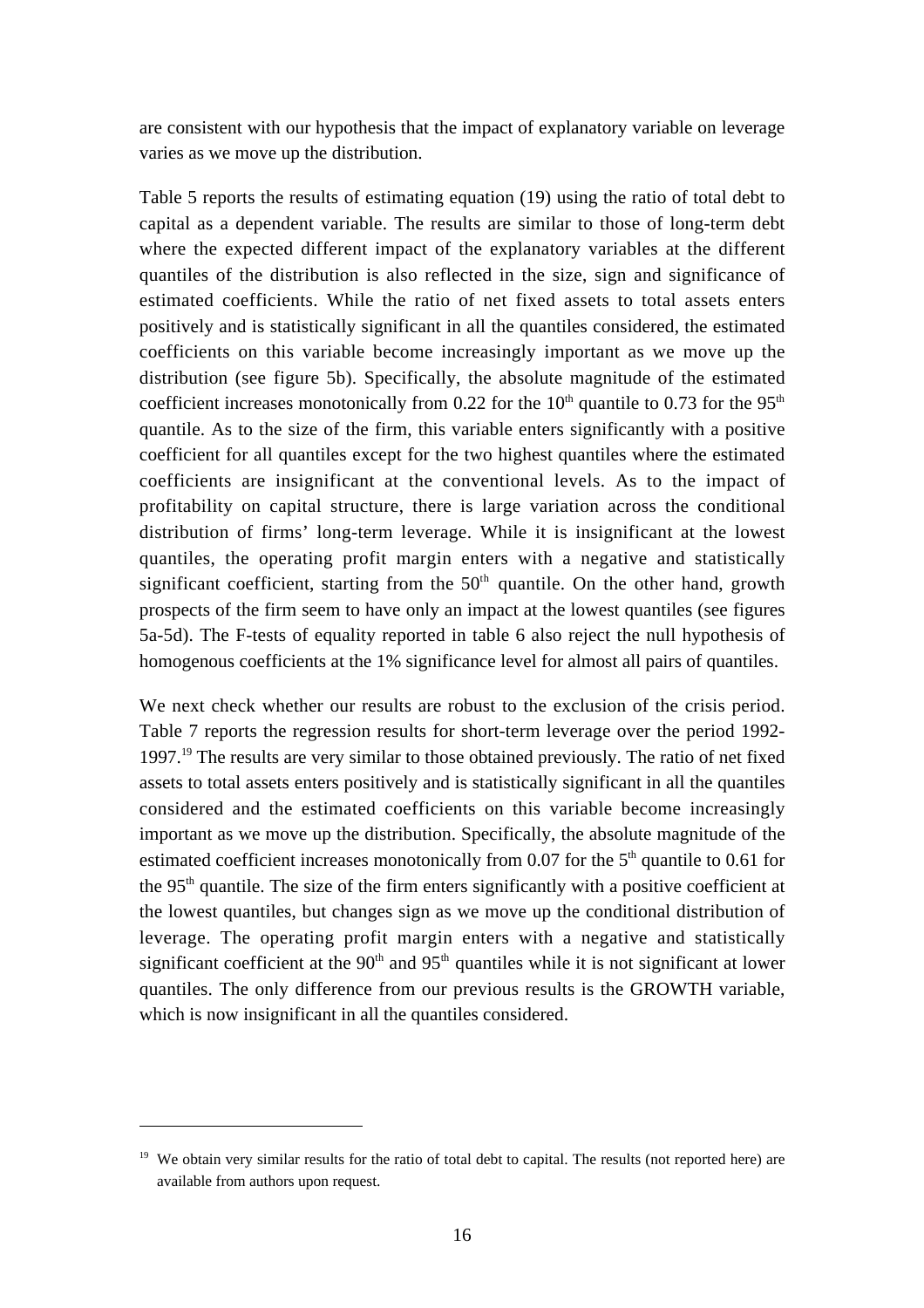# **6. Conclusions**

This paper analyzes capital structure in South Korea from 1991 until 1999. This issue has attracted considerable interest in the literature, in the light of the large observed increase in the average debt ratios of South Korean corporations. The paper makes use of conditional quantile regression methods to explore the changing distribution of debt ratios across firms and over time.

We find clear evidence of heterogeneity in the capital structure of firms. The large increase in the average debt ratios since 1997 is entirely attributable to the companies in the top decile of the distribution. Symmetrically, the decline in the average profit margin in the same period can be traced to the companies in the lowest decile of the firms according to their debt ratio.

There is also strong evidence of heterogeneity in the determinants of capital structure choice. The size of the firm and its rate of growth have a positive impact on debt at low values of the debt ratios, but a negative impact at high values of the ratios. By contrast, the proportion of net fixed assets has a negligible impact at low values of the debt ratios, but a significantly positive impact at medium or high values of the ratios.

The empirical results of the paper are consistent with an agency-cost based theory of capital structure, and with the presence of both a non-negativity constraint and an upper bound on the debt ratio of individual firms. The theoretical model developed in the paper is able to account for the observed non-linearities in capital structure behavior in South Korean firms.

These results have significant implications for the post 1997 policy-led corporate restructuring in Korea. Insofar as restructuring is designed to reduce leverage ratios, our results demonstrate that the factors influencing the capital structure choices made by highly leveraged firms have a different impact from those of less highly leveraged firms. Therefore, well-designed policy should have a differentiated approach to influencing capital structure.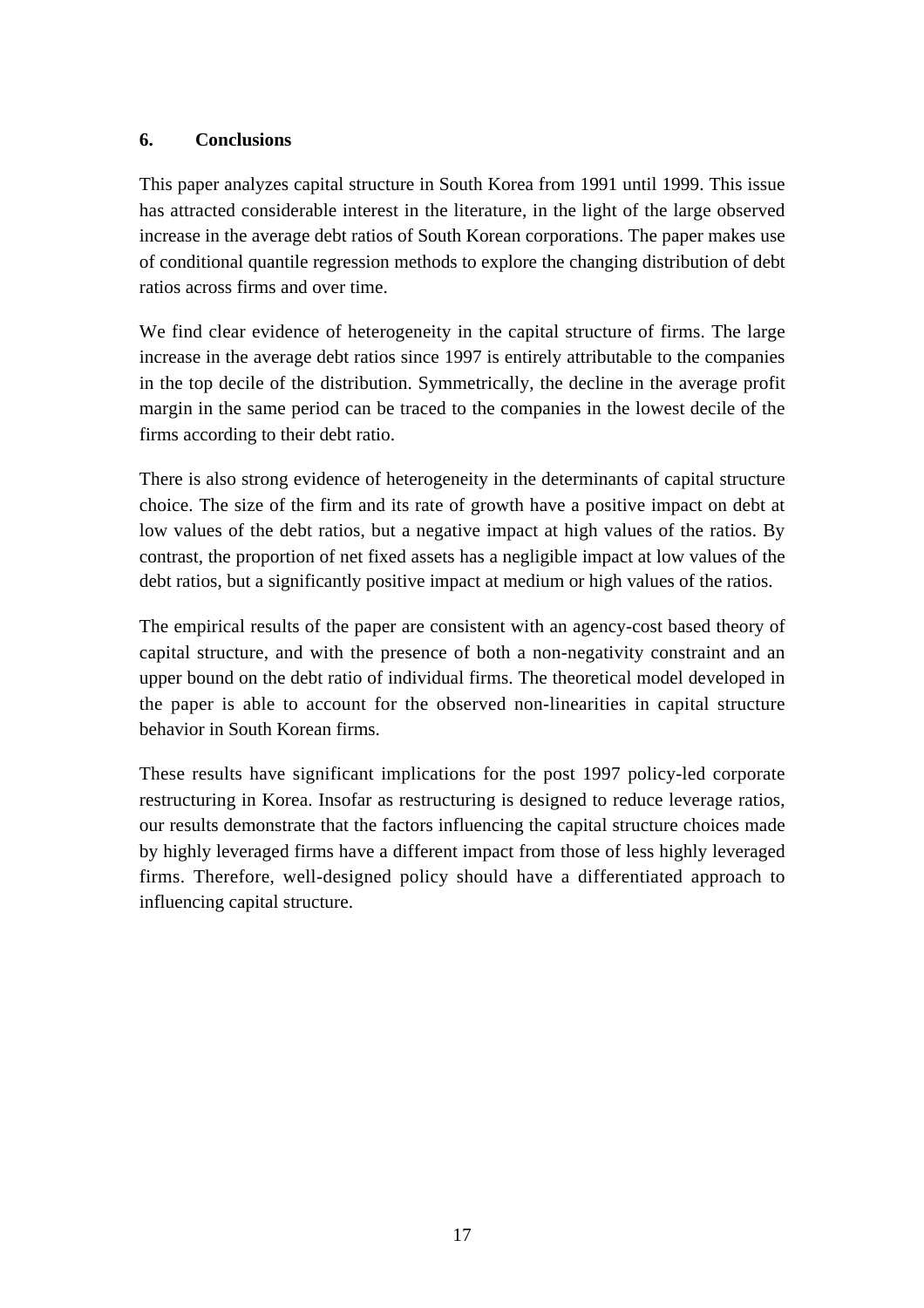# **Data Appendix:**

Short-term debt comprises borrowing repayable within 1 year *(Item 309)*.

Long-term debt comprises loans repayable within 5 years, other long-term loans, convertible loans and leasing finance *(Item 321)*.

Total Debt equals to short-term plus long-term debt both measured in book value (*Item 1301*).

Total capital employed comprises total share of capital and reserves, total loan capital, total provisions and minority interests *(Item 322)*. This corresponds to total assets employed (*Item 391*).

Operating profit margin is the ratio of operating profits to total sales (*Item 713)*. Operating profits consists of net profit derived from the normal trading activities as defined by the company.

Net fixed assets is total gross fixed assets (*Item 330*) minus total depreciation of fixed assets (*Item 338*). Gross fixed assets comprise total land and buildings, plant, machinery and equipment, and other fixed assets (includes items that don't fall into the categories above and which are usually special to certain industries).

Total employees correspond to the number of employees in a firm *(Item 219)*.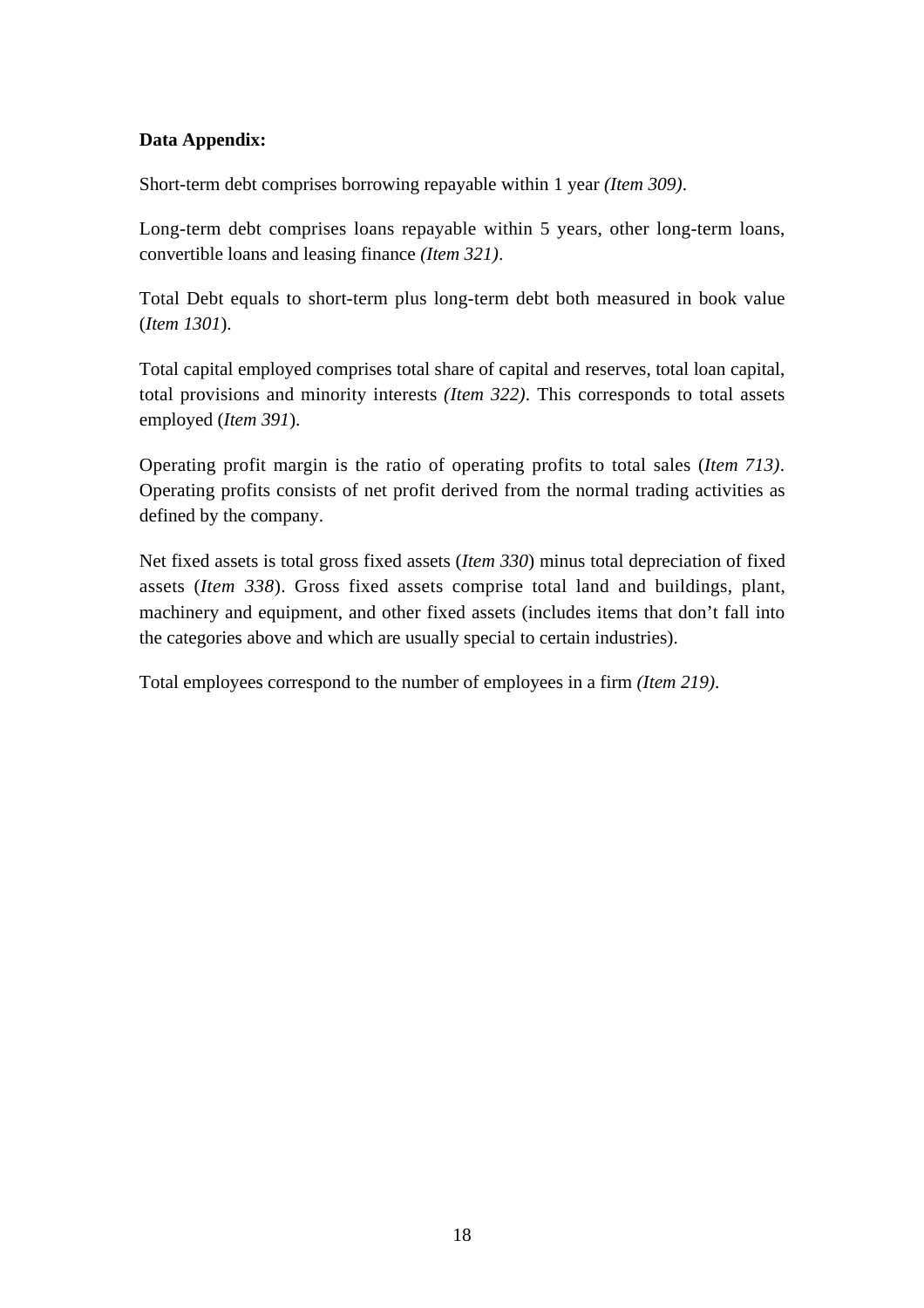### **References**

Amstrong, R. D., Frome, E. L. and Kung, D. S., 1979. Algorithm 79-01: A Revised Simplex Algorithm for the Absolute Deviation Curve Fitting Problem", in: Communications in Statistics, Simulation and Computation B8(2*),* Marcel Dekker , New York, pp. 175-190. .

Arias, O., Hallock, K. F., and Sosa-Escudero, W., 2001. Individual Heterogeneity in the Returns to Schooling: Instrumental Variables Quantile Regression Using Twins Data, Empirical Economics. 26, 7-40.

Bernanke, B S., Campbell, J. Y., 1988. Is There a Corporate Debt Crisis?. Brookings Papers on Economic Activity, 83-125.

Booth, L., Aivazian, V., Demirguc-Kunt, A., Maksimovic, V., 2001. Capital Structure in Developing Countries. Journal of Finance LV1, 87-130.

Buchinsky, M., 1995. Estimating the Asymptotic Covariance Matrix for Quantile Regression Models: a Monte Carlo Study., Journal of Econometrics. 65, 109-154.

Buchinsky, M., 1998. Recent Advances in Quantile Regression Models: A Practical Guideline for Empirical Research. Journal of Human Resources. XXXIII, 88-126.

Claessens, S., Djankov, S., Lang, L., 1998. East Asian Corporates: Growth, Financing and Risks over the Last Decade. World Bank, Policy Research Working Paper 2017.

Ferri, M. G. Jones, W. H., 1979. Determinants of Financial Structure: A New Methodological Approach. Journal of Finance. 34, 631-644.

Hahm, H., Ferri, G., Bongini, P., 1998. Corporate Bankruptcy in Korea: Only the Strong Survive. Mimeo, World Bank.

Harris, L., 2000. Asia's Schumpeter Crisis: Fundamentals and Financial Market Interaction. Journal of Interdisciplinary Economics 11, 125-138.

Harris, M., Raviv, A., 1991. The Theory of Capital Structure. Journal of Finance 46, 297- 355.

Harvey, C. R., Roper, A. H., 1999. The Asian Bet, in Harwood, A, Lita, R. E, Pomerleano, M., Financial Markets and Development. Brookings Institution, Washington D. C., pp. 29- 115.

Jaramillo, F., Schiantarelli, F., and Weiss., 1996. Capital Market Imperfections before and after Financial Liberalization: An Euler Equation Approach to Panel Data for Ecuadorian Firms. Journal of Development Economics 51, 367-382.

Jensen, M. C., 1986. Agency Costs of Free Cash Flow, Corporate Finance, and Takeovers. American Economic Review 76, 323-329.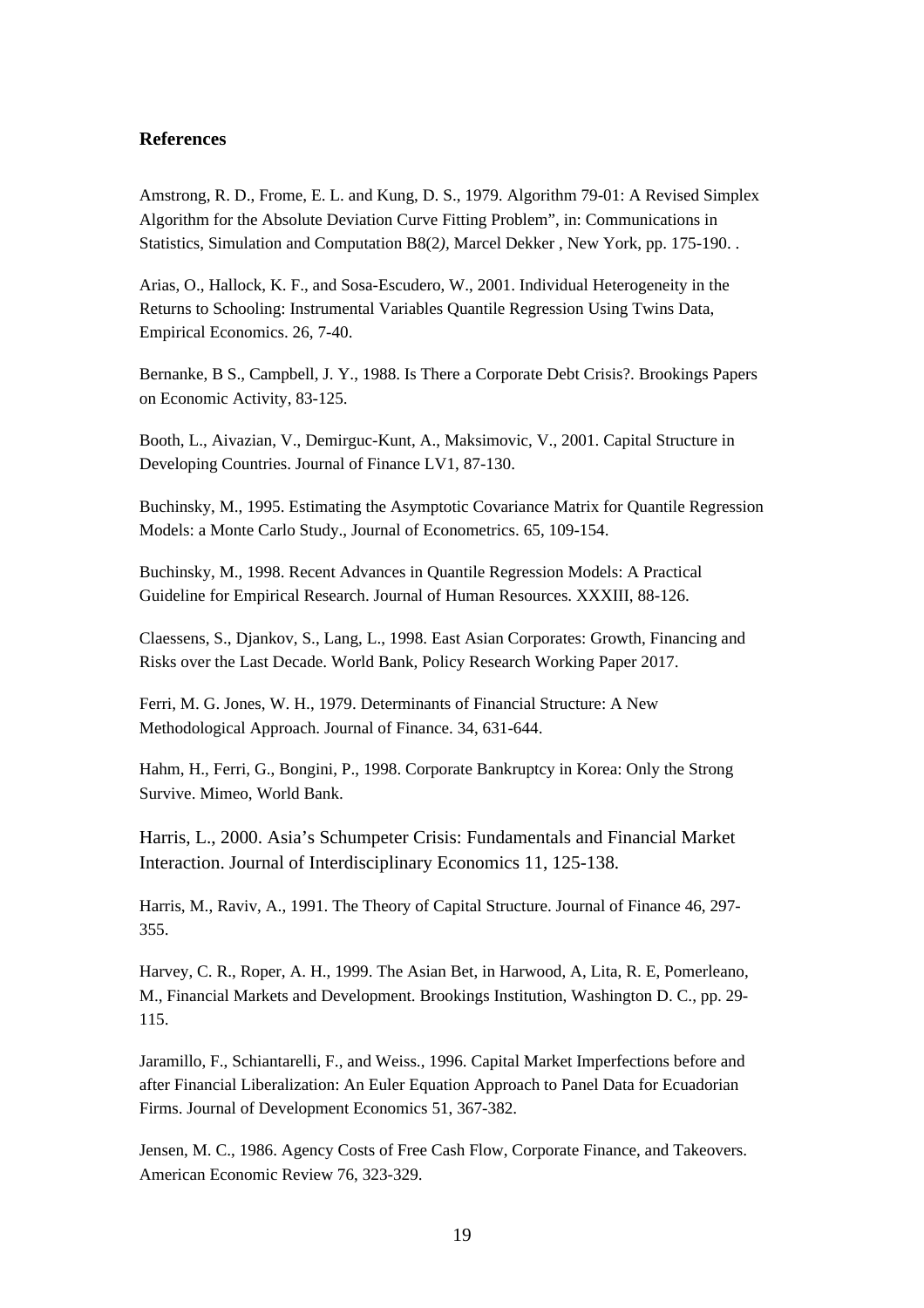Jensen, M. C., Meckling, W., 1976. Theory of the Firm: Management Behavior, Agency Costs and Ownership Structure. Journal of Financial Economics, 305-360.

Kim, S. J., Stone, M. R., 1999. Corporate Leverage, Bankruptcy, and Output Adjustment in Post-Crisis East Asia. IMF Working Paper 99/143, International Monetary Fund, Washington, D. C.

Koenker, R, Basset, G., 1978. Regression Quantiles. Econometrica 46, 33-50.

Koenker, R., Hallock, K. F., 2000. Quantile Regression; An Introduction. Journal of Economic Perspectives*,* Forthcoming.

Lee, J. W, Lee, Y. S., Lee, B. S., 1999. The Determination of Corporate Debt in Korea. . Development Discussion Paper No. 718, Harvard Institute for International Development.

Mata, J., Machado, J. A. F., 1996. Firm Start-Up Size: A Conditional Quantile Approach. European Economic Review 40, 1305-1323.

Myers, S. C., 1977. Determinants of Corporate Borrowing. Journal of Financial Economics 5, 147-175.

Myers, S. C., 1984. The Capital Structure Puzzle. Journal of Finance 39, 575-592.

Myers, S. C., Majluf, N. S., 1984. Corporate Financing and Investment Decisions When Firms Have Information That Investors Do Not Have. Journal of Financial Economics 13, 87-221.

Pomerleano, M., 1998. The East Asia Crisis and Corporate Finances: The Untold Micro Story. World Bank, Policy Research Working Paper, No. 1990.

Pomerleano, M., Zhang, X., 1999. Corporate Fundamentals and the Behavior of Capital Markets in Asia, in Harwood, A, Lita, R. E., Pomerleano, M., Financial Markets and Development. Brookings Institution, Washington D. C., pp. 117-157.

Rajan, R. G., . Zingales, L., 1995. What Do We Know about Capital Structure? Some Evidence from International Data, Journal of Finance 50, 1421-1460.

Scott, J., 1977. Bankruptcy, Secured Debt and Optimal Capital Structure. Journal of Finance 32, 1-19.

Titman, S., Wessels, R., 1988. The Determinants of Capital Structure Choice. Journal of Finance 43, 1-19.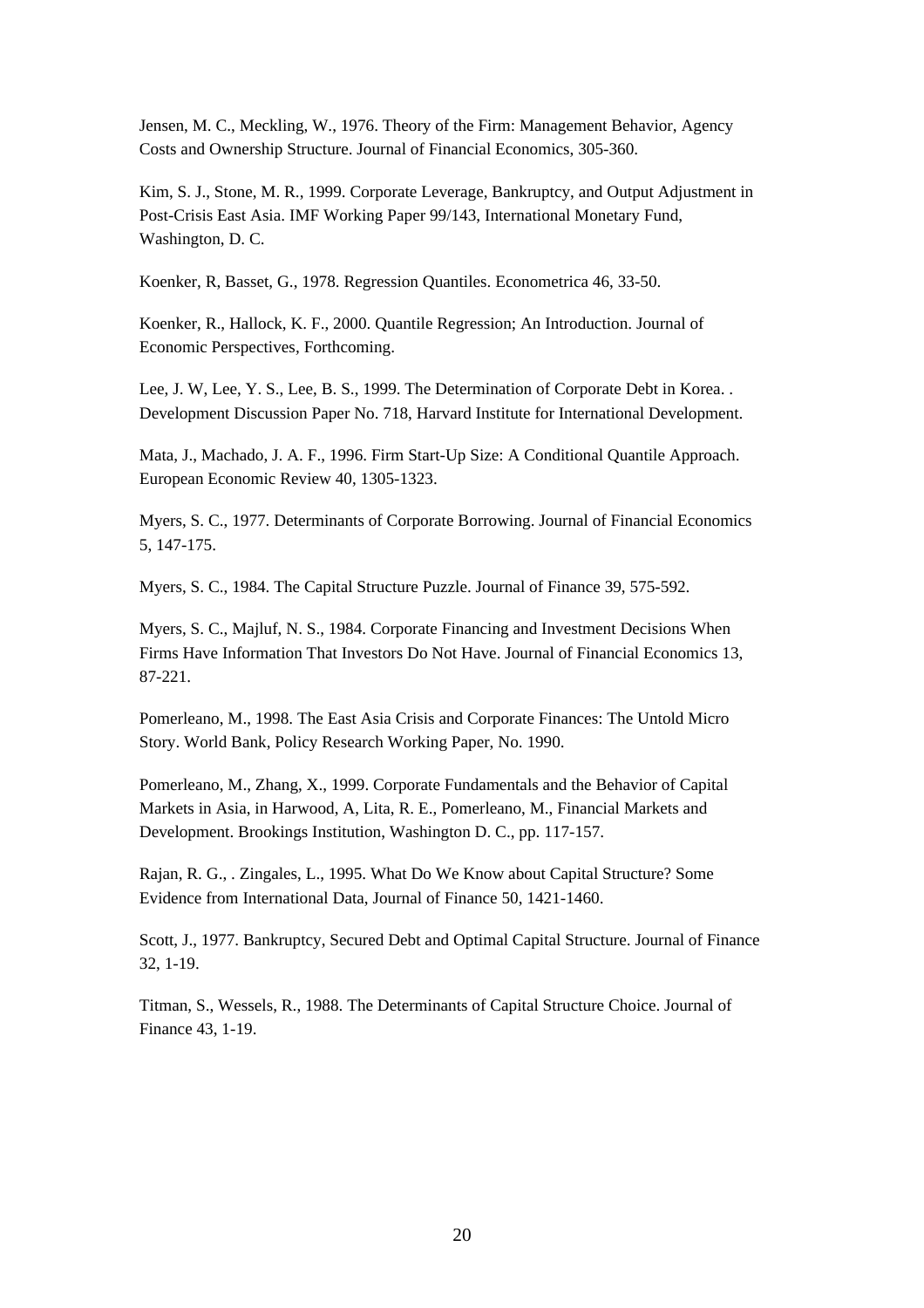|                                | Firms in 95th quantile | <b>Rest of firms</b> |
|--------------------------------|------------------------|----------------------|
|                                | (Means, 1997)          | (Means, 1997)        |
| <b>Total Employees</b>         | 1098                   | 1576                 |
| <b>Total Capital Employed</b>  | $8.27 \times 10^{7}$   | $4.56 \times 10^8$   |
| <b>Net Fixed Assets</b>        | $1.50 \times 10^8$     | $3.18 \times 10^{8}$ |
| <b>Operating Profit Margin</b> | $-4.78$                | 4.53                 |
| Return on Capital Employed     | $-13.421$              | 4.02                 |
| Proportion of short term Debt  | 0.43                   | 0.35                 |
| Number of Observations         | 30                     | 565-569              |

Table 1 – Features of firms in the 95<sup>th</sup> quantile of the short-term debt-capital **distribution, compared with the rest of the sample.**

Table 2 – Features of firms in the 90<sup>th</sup> quantile of the short-term debt-capital **distribution, compared with the rest of the sample.**

|                                | <b>Firms in 90th quantile</b> | <b>Rest of firms</b> |
|--------------------------------|-------------------------------|----------------------|
|                                | (Means)                       | (Means)              |
| <b>Total Employees</b>         | 1349                          | 1574                 |
| <b>Total Capital Employed</b>  | $1.91\times 10^{8}$           | $4.65 \times 10^8$   |
| <b>Net Fixed Assets</b>        | $2.07\times 10^{8}$           | $2.07\times10^{8}$   |
| <b>Operating Profit Margin</b> | $-2.67$                       | 4.82                 |
| Return on Capital Employed     | $-7.65$                       | 4.35                 |
| Proportion of short term Debt  | 0.43                          | 0.35                 |
| <b>Number of Observations</b>  | 60                            | 535-539              |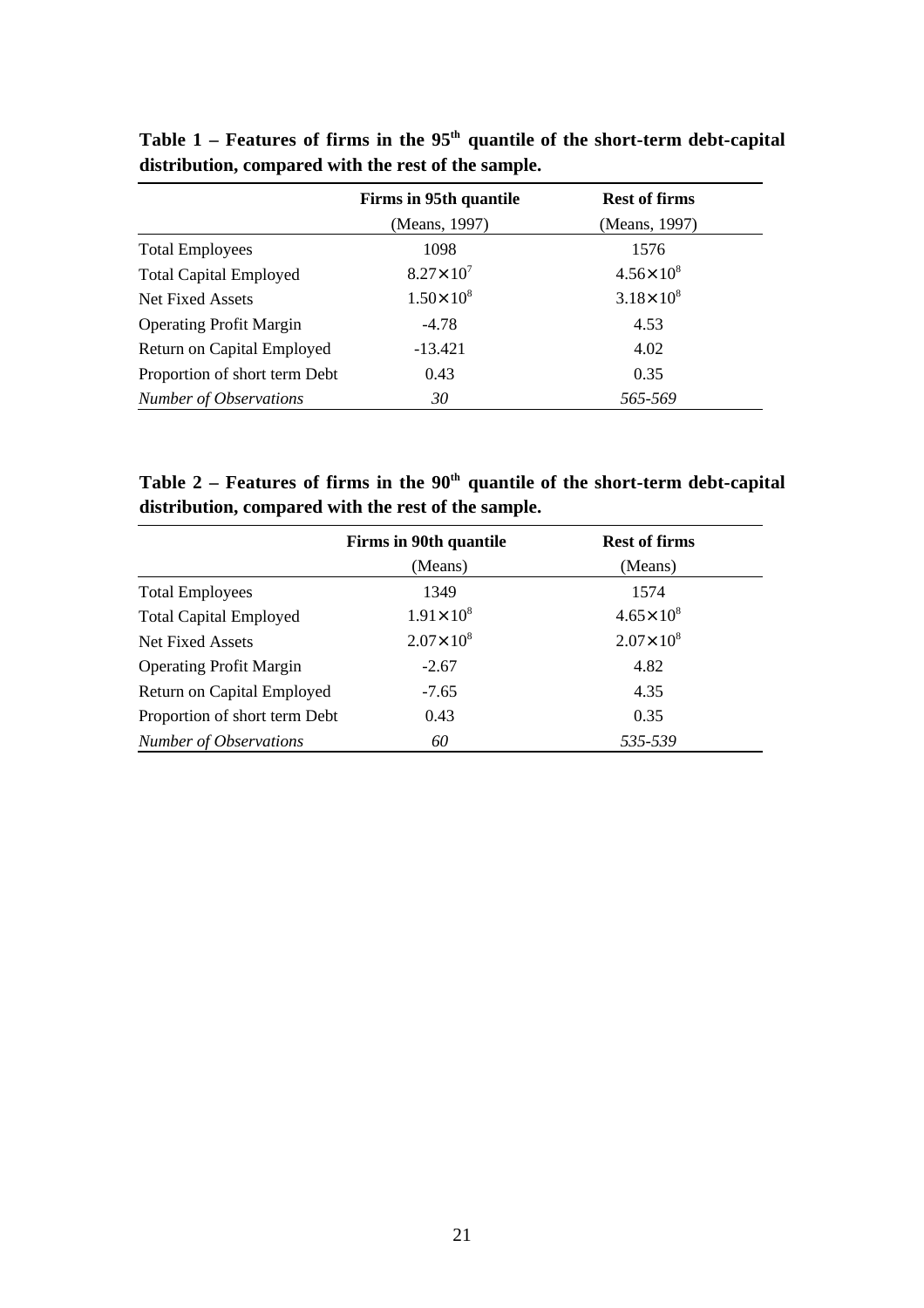|            | $\text{SIZE}_{t-1}^2$ | $NFA_{t-1}^2$ | $GPOWTHt2$ | $OPMt-12$ | <b>CONS</b> | <b>F-test for TIME</b><br>${\rm \bf d}$ ummies $^3$ | <b>F-test for IND</b><br>$d$ ummies $4$ |
|------------|-----------------------|---------------|------------|-----------|-------------|-----------------------------------------------------|-----------------------------------------|
|            | $-0.046$              | 0.190         | $-0.107$   | $-0.175$  | 1.246       | $F-test = 2.62$                                     | $F-test = 4.37$                         |
| <b>OLS</b> | (0.040)               | (0.008)       | (0.060)    | (0.556)   | (0.716)     | $p$ -value=0.01                                     | $p$ -value = 0.00                       |
|            | 0.019                 | 0.012         | 0.025      | 0.063     | $-0.032$    | $F-test = 50.76$                                    | $F-test = 154.87$                       |
| 5          | (0.004)               | (0.044)       | (0.018)    | (0.052)   | (0.156)     | $p$ -value=0.00                                     | $p$ -value = 0.00                       |
|            | 0.017                 | 0.059         | 0.036      | 0.040     | $-0.015$    | $F-test = 141.20$                                   | $F-test = 154.87$                       |
| 10         | (0.004)               | (0.067)       | (0.013)    | (0.054)   | (0.138)     | $p$ -value = 0.00                                   | $p$ -value = 0.00                       |
|            | 0.009                 | 0.192         | 0.030      | 0.078     | 0.118       | $F-test = 173.51$                                   | $F-test = 160.04$                       |
| 25         | (0.007)               | (0.058)       | (0.015)    | (0.059)   | (0.204)     | $p$ -value = 0.00                                   | $p$ -value = 0.00                       |
|            | 0.003                 | 0.191         | 0.024      | 0.070     | 0.291       | $F-test = 97.63$                                    | $F-test = 60.42$                        |
| 50         | (0.009)               | (0.042)       | (0.010)    | (0.041)   | (0.235)     | $p$ -value = 0.00                                   | $p$ -value = 0.00                       |
|            | $-0.020$              | 0.190         | 0.012      | 0.073     | 0.780       | $F-test = 88.94$                                    | $F-test = 183.05$                       |
| 75         | (0.013)               | (0.109)       | (0.020)    | (0.113)   | (0.305)     | $p$ -value = 0.00                                   | $p$ -value = 0.00                       |
|            | $-0.060$              | 0.519         | $-0.013$   | $-0.395$  | $2.012*$    | $F-test = 127.40$                                   | $F-test = 96.24$                        |
| 90         | (0.017)               | (0.216)       | (0.034)    | (0.292)   | (0.783)     | $p$ -value = 0.00                                   | $p$ -value = 0.00                       |
|            | $-0.083$              | 0.640         | $-0.042$   | $-1.059$  | 2.465       | $F-test = 50.10$                                    | $F-test = 156.21$                       |
| 95         | (0.027)               | (0.253)       | (0.054)    | (0.563)   | (0.844)     | $p$ -value = 0.00                                   | $p$ -value = 0.00                       |

**Table 3: Ratio of short-term debt to capital employed: regression results.**

**Notes:**

1 The dependent variable is the ratio of short-term debt to total capital employed at time t. Bootstrapped standard errors in parentheses (except for the OLS equation). The bootstrap standard errors were obtained using 1000 replications. The estimation period is 1992-1999.

- 2 Size denotes the logarithm of total capital employed, NFA denotes the ratio of net fixed assets to total assets, OPM denotes the ratio of operating profits to total sales, GROWTH is the percentage change of sales year over year and CONS is the intercept. All explanatory variables except GROWTH are lagged once.
- 3 F-test for joint significance of time dummies.
- 4 F-test for the joint significance of industry dummies.

#### **Table 4: Short Debt-Capital Ratio: Tests for Equality of Coefficients Across Quantiles**

|    | 5               | 10               | 25              | 50               | 75              | 90              |
|----|-----------------|------------------|-----------------|------------------|-----------------|-----------------|
| 5  |                 |                  |                 |                  |                 |                 |
|    | $F-test = 0.86$ |                  |                 |                  |                 |                 |
| 10 | $p$ -val=0.48   |                  |                 |                  |                 |                 |
|    | $F-test = 4.58$ | $F-test = 2.03$  |                 |                  |                 |                 |
| 25 | $p$ -val=0.00   | $p$ -val=0.08    |                 |                  |                 |                 |
|    | $F-test = 4.64$ | $F-test = 2.50$  | $F-test = 0.73$ |                  |                 |                 |
| 50 | $p$ -val=0.00   | $p$ -val=0.04    | $p$ -val=0.56   |                  |                 |                 |
|    | $F-test = 4.87$ | $F-test = 6.17$  | $F-test = 4.52$ | $F-test = 3.79$  |                 |                 |
| 75 | $p$ -val=0.00   | $p$ -val=0.00    | $p$ -val=0.00   | $p$ -val=0.00    |                 |                 |
|    | $F-test=14.45$  | $F-test = 13.34$ | $F-test=10.49$  | $F-test = 10.05$ | $F-test = 8.26$ |                 |
| 90 | $p$ -val=0.00   | $p$ -val=0.00    | $p$ -val=0.00   | $p$ -val=0.00    | $p$ -val=0.00   |                 |
|    | $F-test=11.20$  | $F-test=11.88$   | $F-test = 9.64$ | $F-test=11.48$   | $F-test = 9.79$ | $F-test = 1.84$ |
| 95 | $p$ -val=0.00   | $p$ -val=0.00    | $p$ -val=0.00   | $p$ -val=0.00    | $p$ -val=0.00   | $p$ -val=0.1174 |

Notes: This table presents F-tests of equality of the slope coefficients (SIZE, NFA, OPM, and GROWTH) across quantiles, controlling for time and industry dummies and corresponding to table 3. The F-tests for equality of slope coefficients and the corresponding p-values are based on the bootstrap method. All bootstrap simulations are based on 200 replications.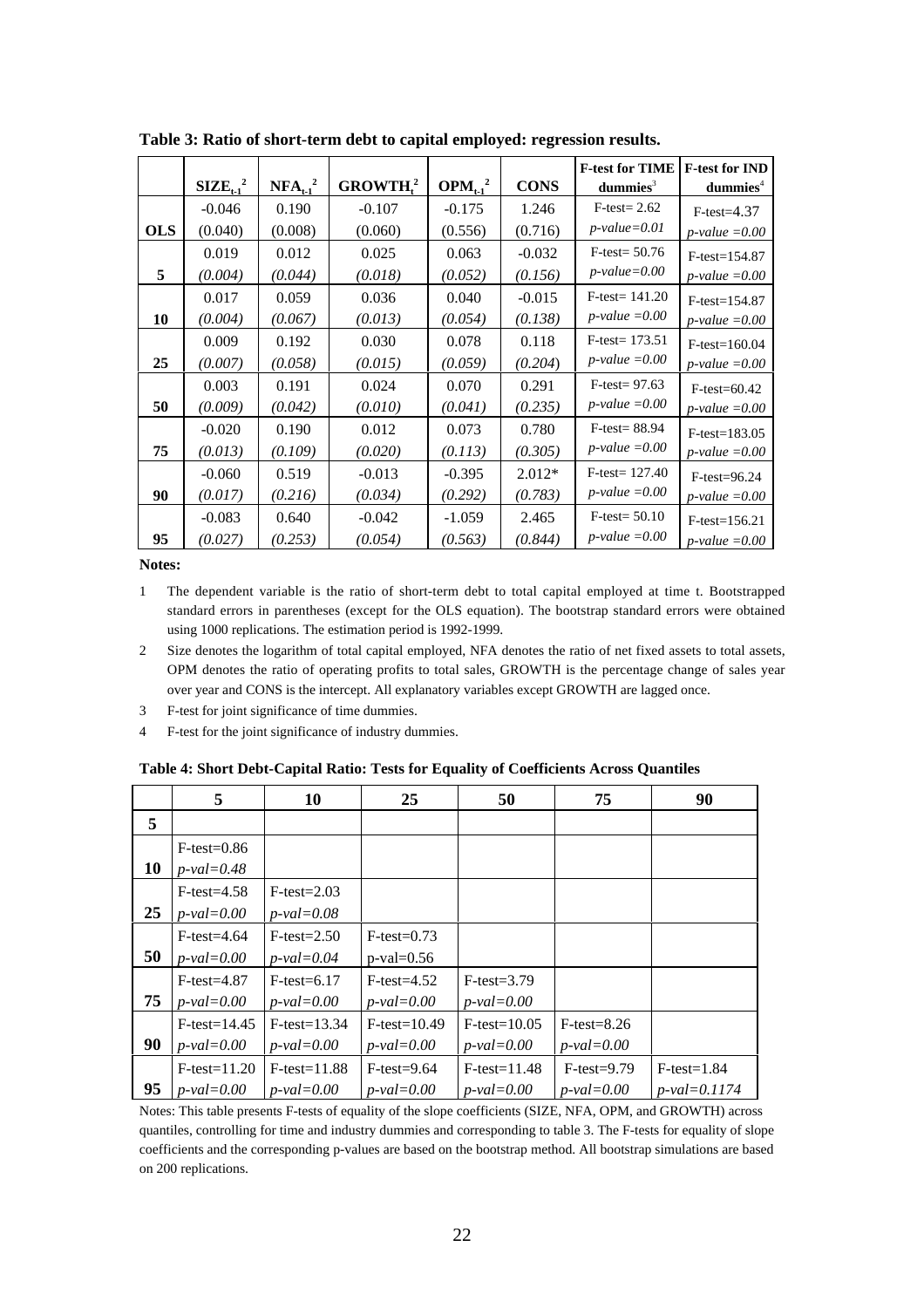|            |                |               |                 |           |             | <b>F-test for TIME</b>  | <b>F-test for IND</b> |
|------------|----------------|---------------|-----------------|-----------|-------------|-------------------------|-----------------------|
|            | $SIZE_{t-1}^2$ | $NFA_{t-1}^2$ | $GPOWTHt2$      | $OPMt-12$ | <b>CONS</b> | $d$ ummies <sup>3</sup> | dummies <sup>4</sup>  |
|            | $-0.012$       | 0.248         |                 | $-2.90$   | 1.278       | 5.64                    | 1.11                  |
| <b>OLS</b> | (0.066)        | (0.009)       | $-0.241(0.125)$ | (1.956)   | (1.214)     | $p$ -value= $0.00$      | $p$ -value=0.356      |
|            | 0.055          | 0.052         | 0.027           | $-0.020$  | $-0.264$    | 29.48                   | 74.99                 |
| 5          | (0.009)        | (0.092)       | (0.019)         | (0.099)   | (0.312)     | $p$ -value= $0.00$      | $p$ -value= $0.00$    |
|            | 0.046          | 0.219         | 0.040           | 0.024     | $-0.225$    | 123.46                  | 114.15                |
| 10         | (0.012)        | (0.097)       | (0.023)         | (0.086)   | (0.351)     | $p$ -value= $0.00$      | $p$ -value= $0.00$    |
|            | 0.065          | 0.253         | 0.032           | $-0.023$  | $-0.534$    | 78.84                   | 63.30                 |
| 25         | (0.015)        | (0.080)       | (0.020)         | (0.112)   | (0.388)     | $p$ -value= $0.00$      | $p$ -value= $0.00$    |
|            | 0.056          | 0.252         | 0.0191          | $-0.204$  | $-0.299$    | 165.30                  | 77.69                 |
| 50         | (0.015)        | (0.072)       | (0.024)         | (0.122)   | (0.395)     | $p$ -value= $0.00$      | $p$ -value= $0.00$    |
|            | 0.024          | 0.250         | 0.0003          | $-0.639$  | 0.402       | 39.07                   | 48.14                 |
| 75         | (0.018)        | (0.135)       | (0.031)         | (0.250)   | (0.445)     | $p$ -value= $0.00$      | $p$ -value= $0.00$    |
|            | $-0.015$       | 0.535         | $-0.033$        | $-1.827$  | 1.583       | 76.80                   | 45.31                 |
| 90         | (0.027)        | (0.253)       | (0.060)         | (0.468)   | (0.876)     | $p$ -value= $0.00$      | $p$ -value= $0.00$    |
|            | $-0.035$       | 0.733         | $-0.076$        | $-3.775$  | 1.923       | 72.94                   | 66.03                 |
| 95         | (0.046)        | (0.245)       | (0.111)         | (0.870)   | (1.164)     | $p$ -value= $0.00$      | $p$ -value= $0.00$    |

**Table 5: Ratio of total debt to capital employed: regression results.**

Notes:

1 The dependent variable is the ratio of total debt to total capital employed at time t. Bootstrapped standard errors in parentheses (except for the OLS equation). The bootstrap standard errors were obtained using 1000 replications. The estimation period is 1992-1999.

- 2 Size denotes the logarithm of total capital employed, NFA denotes the ratio of net fixed assets to total assets, OPM denotes the ratio of operating profits to total sales, GROWTH is the percentage change of sales year over year and CONS is the intercept. All explanatory variables except GROWTH are lagged once.
- 3 F-test for joint significance of time dummies.
- 4 F-test for the joint significance of industry dummies.
- 5 White standard errors for OLS results.

### **Table 6: Debt-Capital Ratio: Tests for Equality of Coefficients Across Quantiles**

|    | 5               | 10              | 25              | 50               | 75              | 90              |
|----|-----------------|-----------------|-----------------|------------------|-----------------|-----------------|
| 5  |                 |                 |                 |                  |                 |                 |
|    | $F-test = 1.94$ |                 |                 |                  |                 |                 |
| 10 | $p$ -val=0.10   |                 |                 |                  |                 |                 |
|    | $F-test = 3.97$ | $F-test = 3.03$ |                 |                  |                 |                 |
| 25 | $p$ -val=0.00   | $p$ -val=0.01   |                 |                  |                 |                 |
|    | $F-test = 2.20$ | $F-test=1.62$   | $F-test = 1.53$ |                  |                 |                 |
| 50 | $p$ -val=0.06   | $p$ -val=0.16   | $p-value=0.19$  |                  |                 |                 |
|    | $F-test = 3.64$ | $F-test = 3.40$ | $F-test = 9.20$ | $F-test = 6.19$  |                 |                 |
| 75 | $p$ -val=0.00   | $p$ -val=0.00   | $p$ -val=0.00   | $p$ -val=0.00    |                 |                 |
|    | $F-test = 7.97$ | $F-test = 6.52$ | $F-test = 8.31$ | $F-test = 8.36$  | $F-test = 4.90$ |                 |
| 90 | $p$ -val=0.00   | $p$ -val=0.00   | $p$ -val=0.00   | $p$ -val=0.00    | $p$ -val=0.00   |                 |
|    | $F-test = 9.92$ | $F-test = 8.12$ | $F-test=11.06$  | $F-test = 11.03$ | $F-test = 8.44$ | $F-test = 2.76$ |
| 95 | $p$ -val=0.00   | $p$ -val=0.00   | $p$ -val=0.00   | $p$ -val=0.00    | $p$ -val=0.00   | $p$ -val=0.02   |

Notes: This table presents F-tests of equality of the slope coefficients (SIZE, NFA, OPM, and GROWTH) across quantiles, controlling for time and industry dummies and corresponding to table 5. The F-tests for equality of slope coefficients and the corresponding p-values are based on the bootstrap method. All bootstrap simulations are based on 200 replications.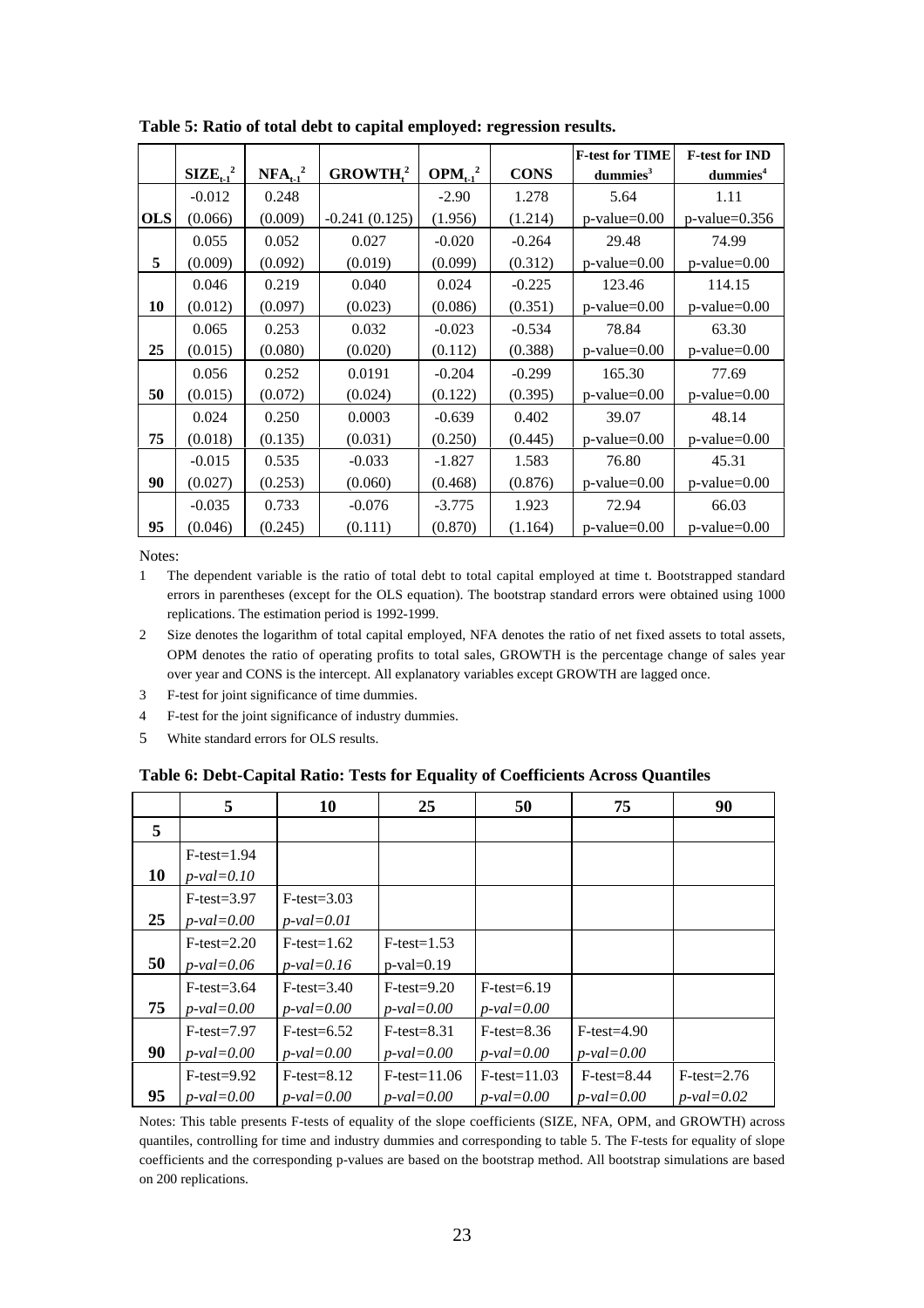|            | $\text{SIZE}_{t-1}^2$ | $NFAt-12$ | $GPOWTHt2$ | $OPMt-12$ |
|------------|-----------------------|-----------|------------|-----------|
|            | $-0.020$              | 0.460     | $-0.025$   | $-0.113$  |
| <b>OLS</b> | (0.014)               | (0.083)   | (0.033)    | (0.381)   |
|            | 0.021                 | 0.073     | $-0.001$   | 0.058     |
| 5          | (0.004)               | (0.029)   | (0.023)    | (0.079)   |
|            | 0.018                 | 0.120     | 0.035      | 0.103     |
| 10         | (0.005)               | (0.030)   | (0.022)    | (0.097)   |
|            | 0.011                 | 0.202     | 0.031      | 0.143     |
| 25         | (0.006)               | (0.029)   | (0.022)    | (0.136)   |
|            | 0.000                 | 0.301     | 0.023      | 0.135     |
| 50         | (0.005)               | (0.031)   | (0.023)    | (0.132)   |
|            | $-0.026$              | 0.382     | 0.008      | $-0.239$  |
| 75         | (0.014)               | (0.055)   | (0.029)    | (0.247)   |
|            | $-0.067$              | 0.588     | $-0.022$   | $-0.885$  |
| 90         | (0.015)               | (0.068)   | (0.056)    | (0.494)   |
|            | $-0.084$              | 0.613     | $-0.052$   | $-1.54$   |
| 95         | (0.018)               | (0.100)   | (0.077)    | (0.514)   |

**Table 7- Ratio of short-term debt to capital employed: regression results (1992-1997)**

Notes:

1 The dependent variable is the ratio of short-term debt to total capital employed at time t. Bootstrapped standard errors in parentheses (except for the OLS equation). The bootstrap standard errors were obtained using 1000 replications. The estimation period is 1992-1997. Number of observations is 3096.

2 Size denotes the logarithm of total capital employed, NFA denotes the ratio of net fixed assets to total assets, OPM denotes the ratio of operating profits to total sales and GROWTH is the percentage change of sales year over year. All explanatory variables except GROWTH are lagged once.

3 F-tests (not reported here) suggest that both the industry dummies and time dummies are significant in explaining the capital structure choice of firms. The results are available upon request.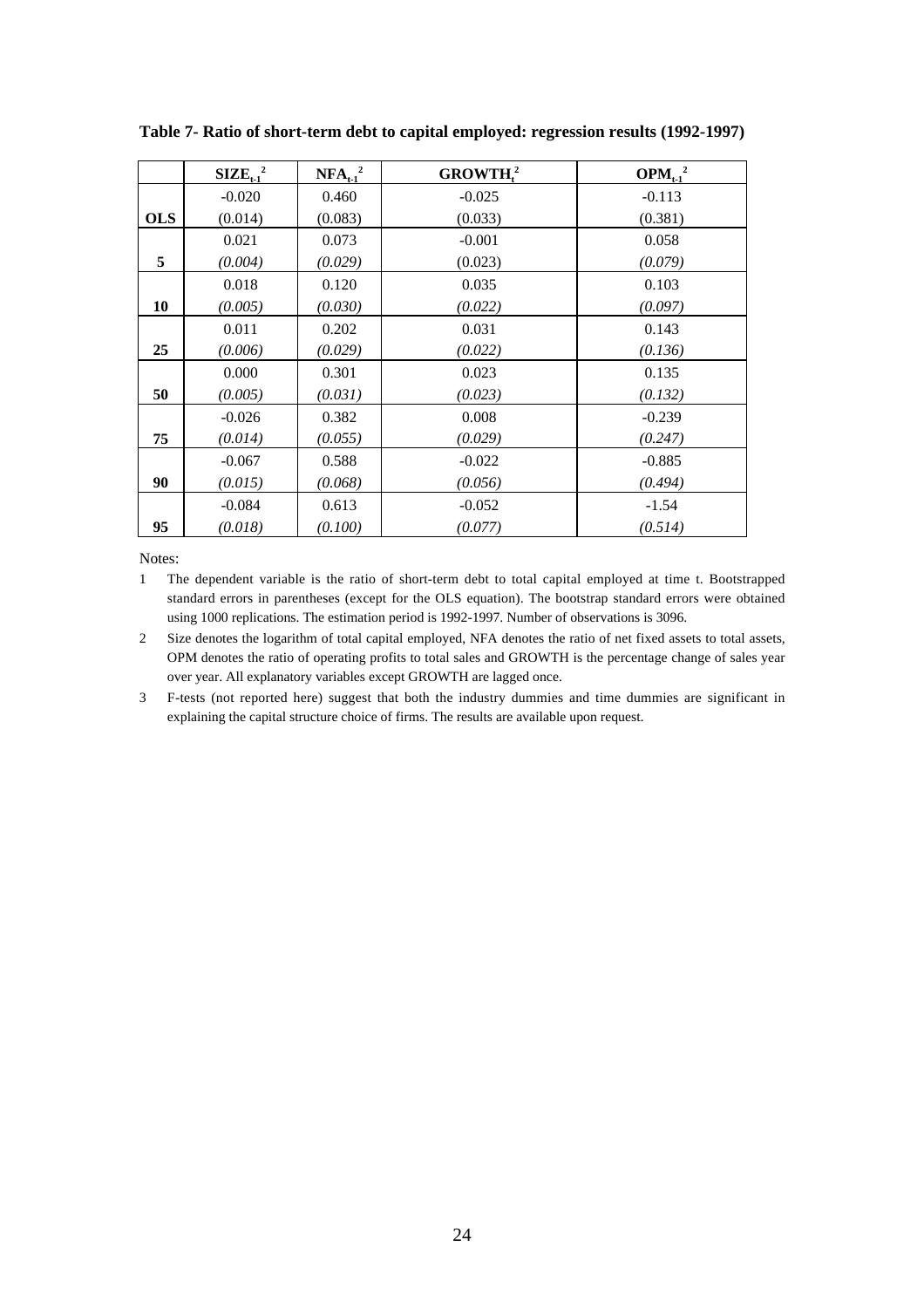





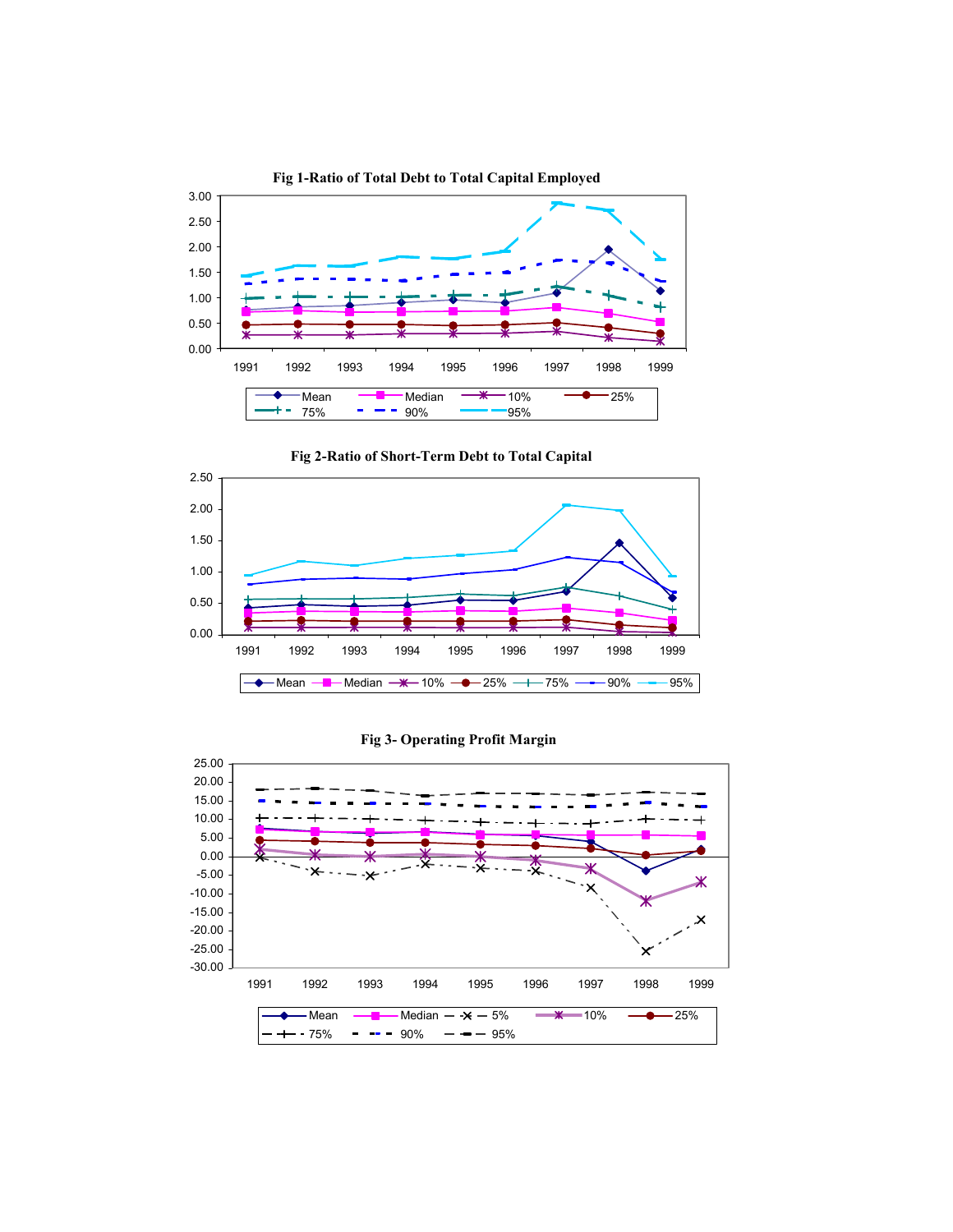



Quantiles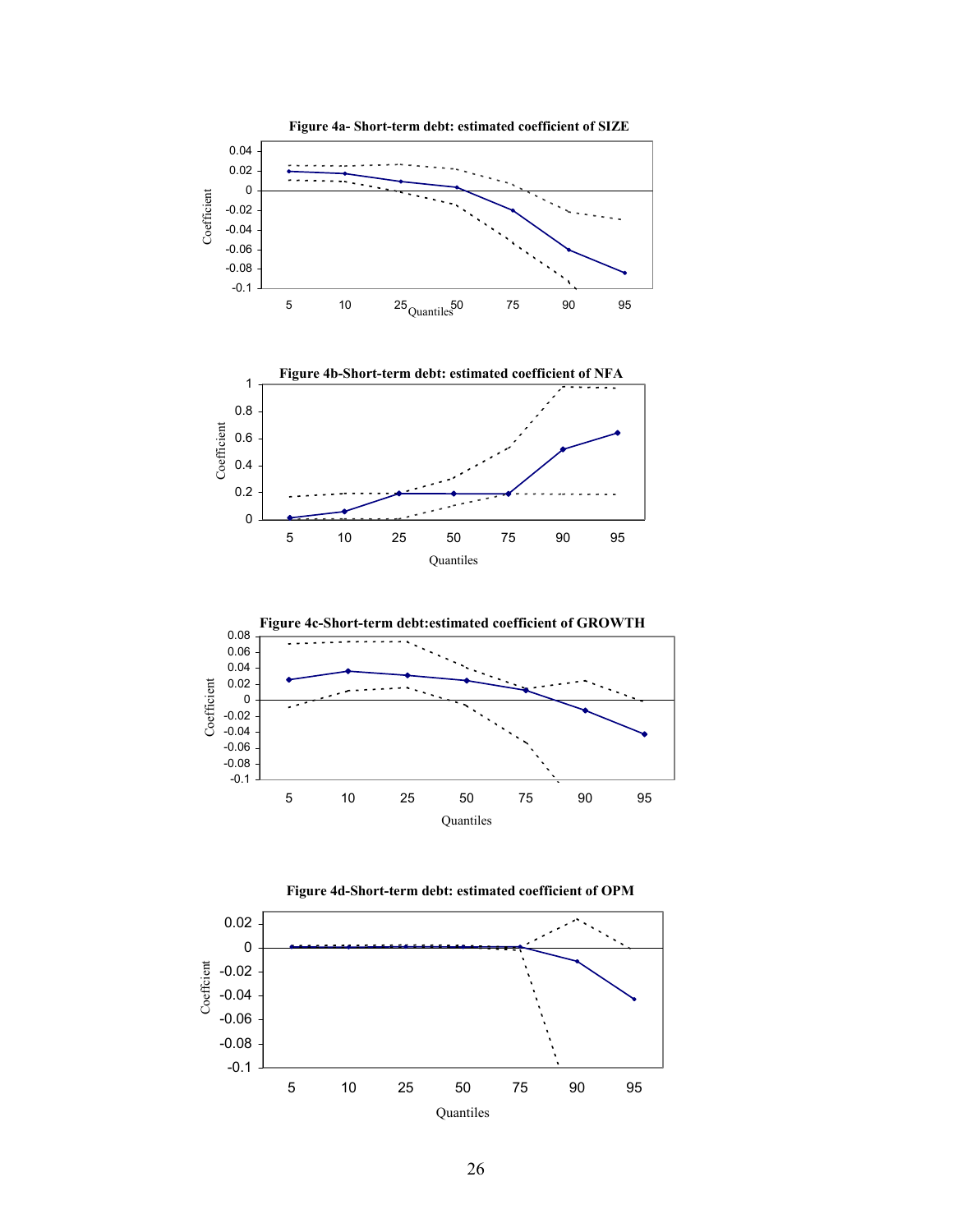



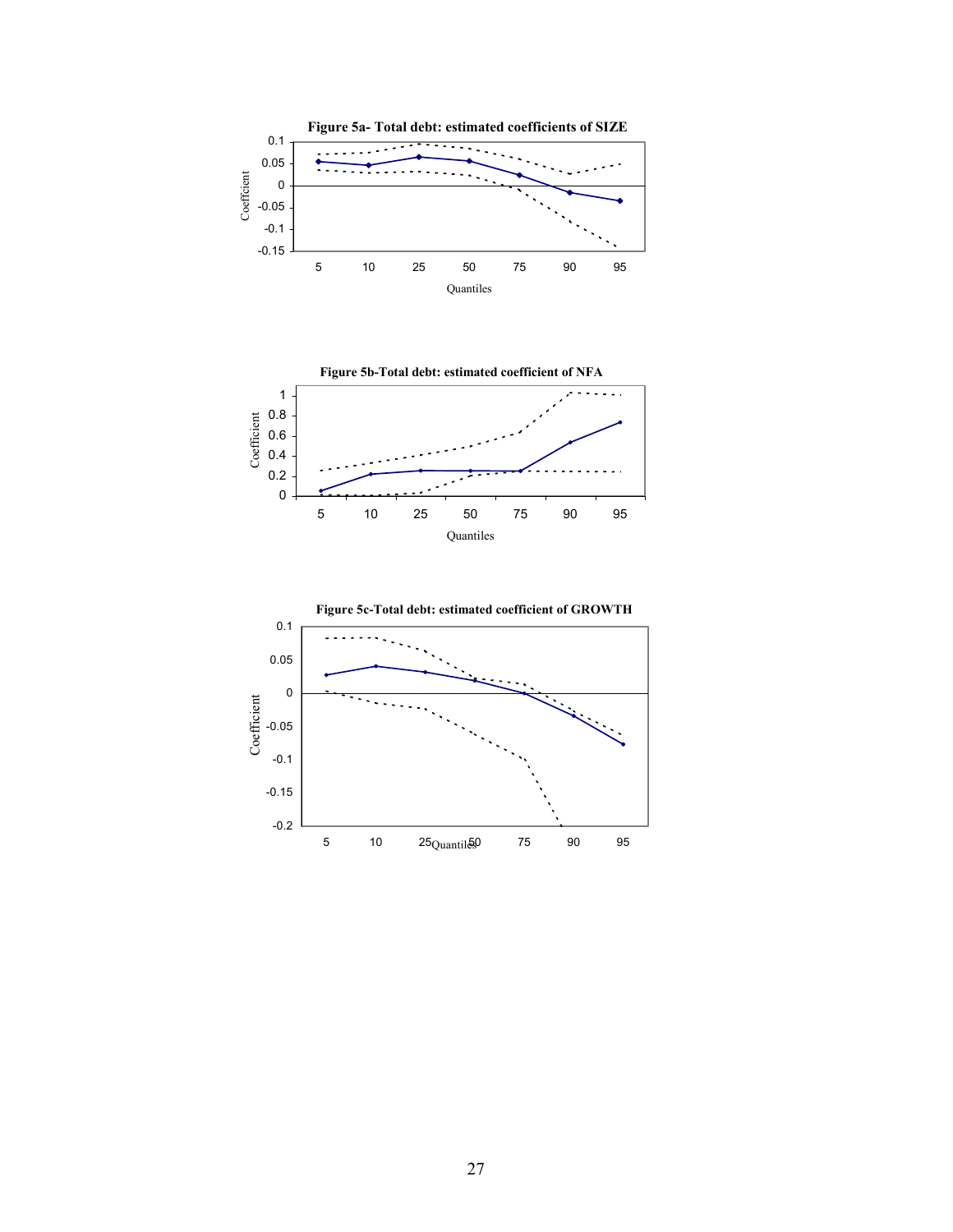